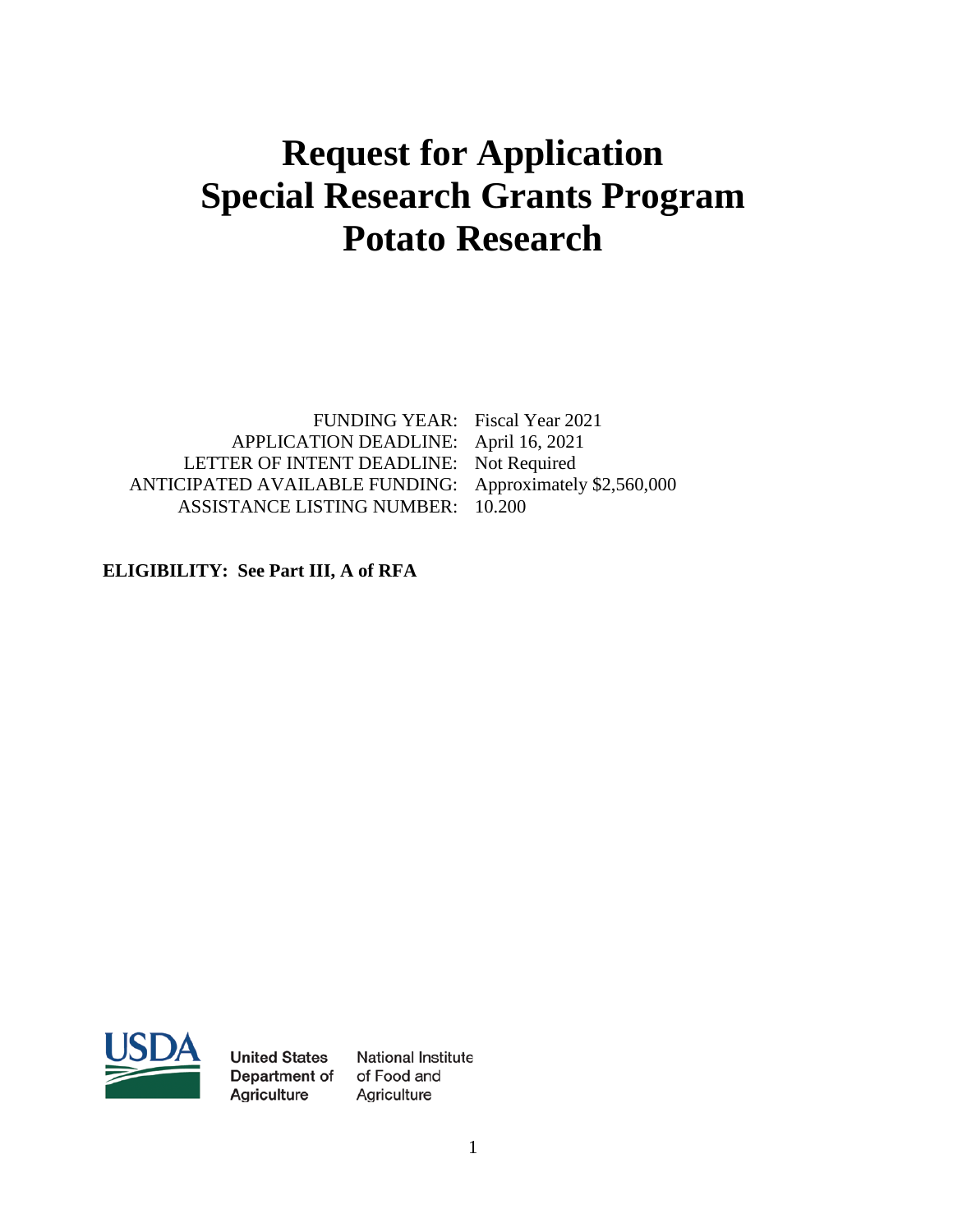# **NATIONAL INSTITUTE OF FOOD AND AGRICULTURE; U.S. DEPARTMENT OF AGRICULTURE**

# **SPECIAL RESEARCH GRANTS: POTATO RESEARCH**

# **INITIAL ANNOUNCEMENT**

**CATALOG OF FEDERAL DOMESTIC ASSISTANCE:** This program is listed in the Assistance Listings under the Catalog of Federal Domestic Assistance number 10.200.

**DATES:** Applications must be received by **5 p.m. Eastern Time** on **April 16, 2021**. Applications received after this deadline will normally not be considered for funding (see Part IV, C of this RFA). Comments regarding this request for applications (RFA) are requested within six months from the issuance of this notice. Comments received after that date will be considered to the extent practicable.

**STAKEHOLDER INPUT:** The National Institute of Food and Agriculture (NIFA) seeks your comments about this RFA. We will consider your comments when we develop the next RFA for the program, and if applicable, we'll use them to meet the requirements of section  $103(c)(2)$  of the Agricultural Research, Extension, and Education Reform Act of 1998 (7 U.S.C. 7613(c)(2)). Submit your written stakeholder comments by the deadline set forth in the DATES portion of this notice via email to  $Policy@usda.gov$ . (This email address is only for receiving comments regarding this RFA and *not* for requesting information or forms.) In your comments, please state that you are responding to the Potato Research RFA.

**EXECUTIVE SUMMARY:** NIFA requests applications for the Special Research Grants Program--Potato Research (Potato Research) fiscal year (FY) 2021 to support breeding research that leads to the development and commercial use of superior performing potato varieties that address significant challenges to the U.S. potato industry. The anticipated amount available for grants in FY 2021 is approximately \$2.56 million.

Enactment and implementation of appropriations or authorizing legislation may affect the availability or level of funding for this program.

This notice identifies the objectives for Potato Research projects, deadline dates, funding information, eligibility criteria for projects and applicants, and application forms and associated instructions needed to apply for a Potato Research grant. This is a region-based, integrated research and extension program that focuses on the development, testing, and release of superior commercial potato varieties**.**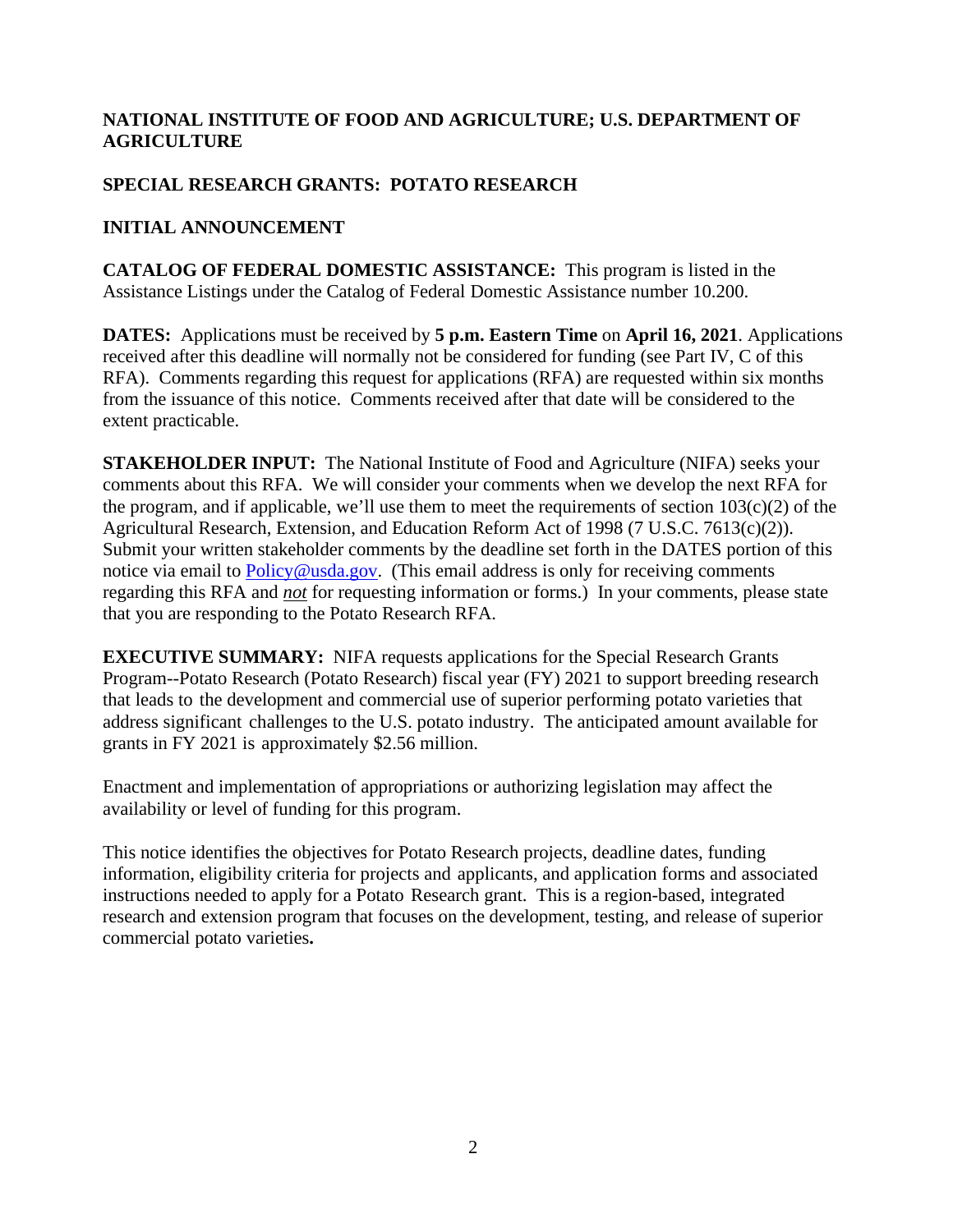# **Table of Contents**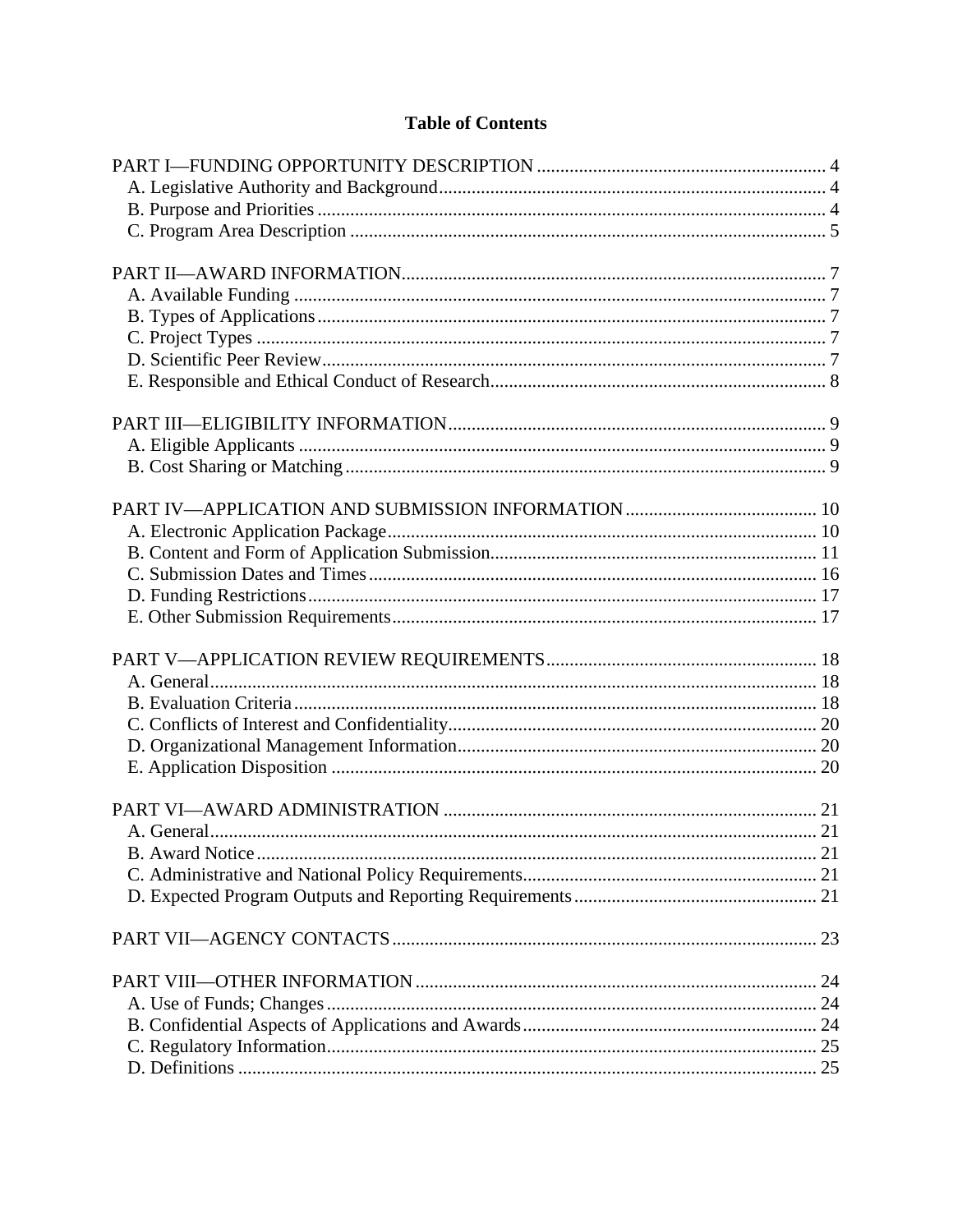# <span id="page-3-0"></span>**PART I—FUNDING OPPORTUNITY DESCRIPTION**

#### <span id="page-3-1"></span>**A. Legislative Authority and Background**

The Special Research Grants Program--Potato Research (Potato Research) is authorized under Section 2(c)(1)(B) of the Competitive, Special, and Facilities Research Grant Act as amended [7] U.S.C. 3157(c)(1)(B)].

## <span id="page-3-2"></span>**B. Purpose and Priorities**

Per the Statute, the purpose of the special grant program is conducting research, extension, or education activities to facilitate or expand promising breakthroughs in areas of the food and agricultural sciences of importance to the United States. These programs promote excellence in research, extension, or education on a regional and national level; promote the development of regional research centers; promote the research partnership between the Department of Agriculture, colleges and universities, research foundations, and State agricultural experiment stations for regional research efforts; and facilitate coordination and cooperation of research, extension, or education among States through regional grants.

Potato Research, Assistance Listing 10.200, supports regional potato (*Solanum tuberosum* L.) research and extension that focuses on the development, testing, and release of superior commercial potato varieties using classical breeding and advanced molecular and biotechnological approaches. The development and utilization of high-throughput methods is highly encouraged that address significant or emergent issues of importance to the U.S. potato industry. Aspects of evaluation, screening, and testing must support commercial variety development and release of superior materials to commercial producers as soon as possible.

Handling of baseline data and data collection will be addressed in the Data Management Plan (DMP) in accordance with the Part IV(B) of this RFA.

This program encourages (but does not require) projects to develop content suitable for delivery through eXtension [\(https://extension.org/\)](https://extension.org/). This content is for "end users" as opposed to staff development and must align with the eXtension principles, implementation plan, and other requirements presented at [https://extension.org/about/.](https://extension.org/about/) Funds may be used to contribute to an existing Community of Practice or to form a new Community of Practice as appropriate.

Potato Research aligns with the [USDA Strategic Plan](https://www.usda.gov/our-agency/about-usda/strategic-goals) and specifically addresses the following goals:

- 1. Strategic Goal 1: Ensure USDA programs are delivered efficiently, effectively, and with integrity and a focus on customer service;
- 2. Strategic Goal 2: Maximize the ability of American agricultural producers to prosper by feeding and clothing the world;
- 3. Strategic Goal 4: Facilitate rural prosperity and economic development; and
- 4. Strategic Goal 7: Provide all Americans access to a safe, nutritious and secure food supply.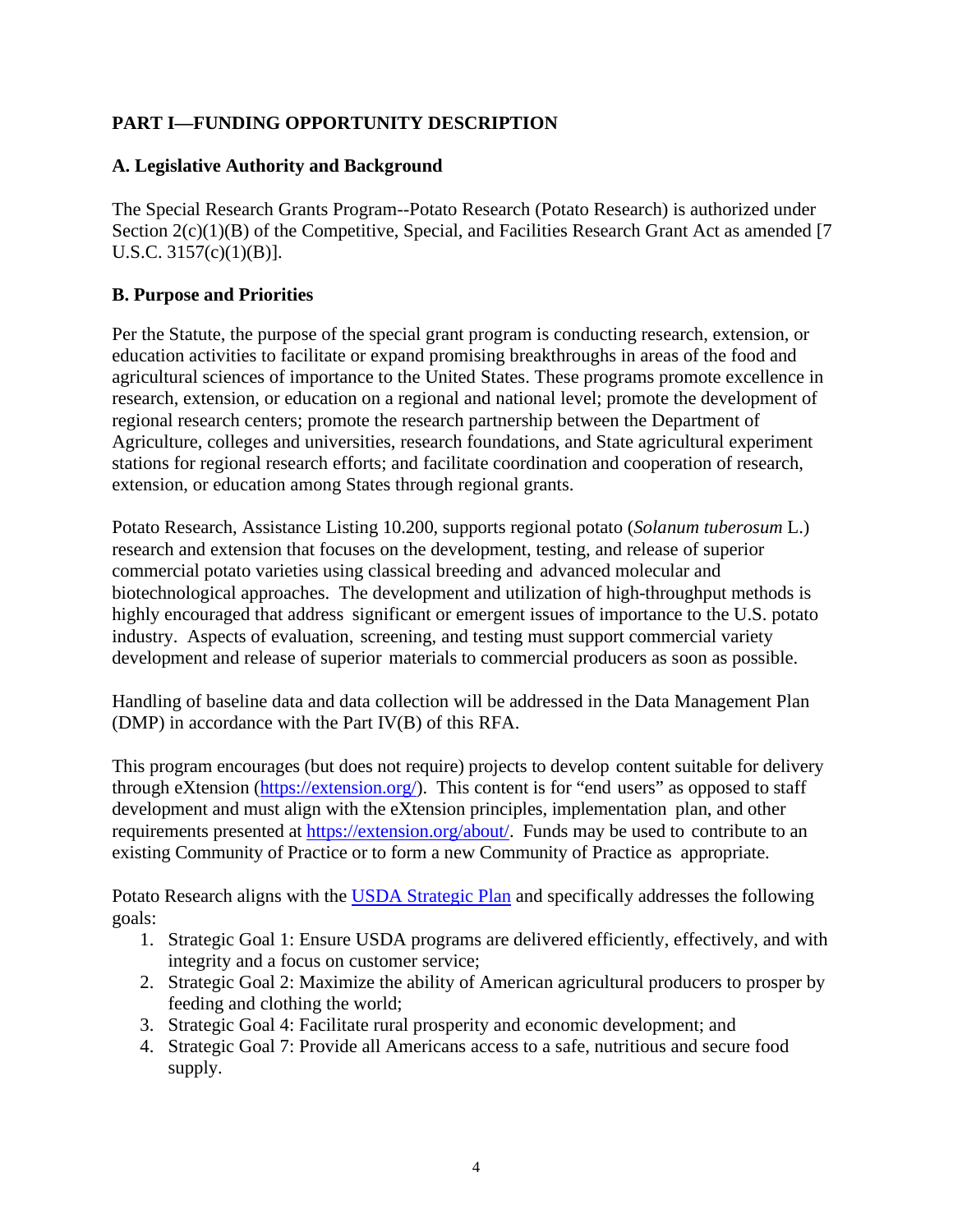Potato Research aligns with the [USDA Science Blueprint;](https://www.usda.gov/sites/default/files/documents/usda-science-blueprint.pdf)

- 1. Theme 1: Sustainable Agricultural Intensification
- 2. Theme 2. Agricultural Climate Adaption
- 3. Theme 3. Food and Nutritional Translation

Potato Research also aligns with [USDA's Agriculture Innovation Agenda;](https://www.usda.gov/aia)

1. Develop an innovation strategy that aligns and synchronizes public- and private-sector research.

Additional requirements on expected performance goals, indicators and targets may be required as a condition of award.

# <span id="page-4-0"></span>**C. Program Area Description**

The Potato Research program (program code AN) will fund two-year projects that have great potential for developing and releasing new potato varieties with a high value to the commercial U.S. potato industry. The Potato Research program encourages applicants to establish and work through regional, multi-location, research breeding networks to address priority national or regional science needs of the potato industry. By bringing together expertise across multiple university, federal agency, and industry organizations and states, the Potato Research program seeks to enhance the effectiveness of limited state, federal, and industry resources and accelerate the development of superior varieties that produce benefits to the potato industry.

NIFA is soliciting applications for FY 2021 Potato Research program that address one or more of the following research areas that will produce outcomes important to the U.S. potato industry:

- 1. Develop superior performing varieties with resistance to established and emerging pests and diseases including but not limited to potato virus Y, damaging nematodes, the late and early blight pathogen, white mold, powdery scab, storage rot diseases, PMTV, and *Dickeya* that limit sustained production, profitability, and market competitiveness;
- 2. Identify and incorporate traits into varieties for improved water and nutrient use efficiency that result in decreased demand for irrigation water and fertilizer applications, while maintaining desired yield and end market quality;
- 3. Identify and develop desirable yield, storability, consumer, and other value-added quality traits for use in new potato varieties; or
- 4. Develop high throughput methods for rapidly selecting traits, specifically for new superior-performing varieties targeted for specific markets.

The goals of this program imply that successful proposals will be associated with practicing, variety-releasing breeding programs. Fundamental science discovery projects that are not currently associated with a potato breeding program are not appropriate for this grant program.

**Two Year Work Plan:** Applicants will submit a two-year work plan with a budget for each of the two years. The two-year work plan and budget will be reviewed, but only the first year of funding for the work plan will be awarded in FY 2021. Second-year funding is contingent upon the following: the timely submission of a continuation request; a progress report that demonstrates successful compliance of the requirements of the program; and sufficient annual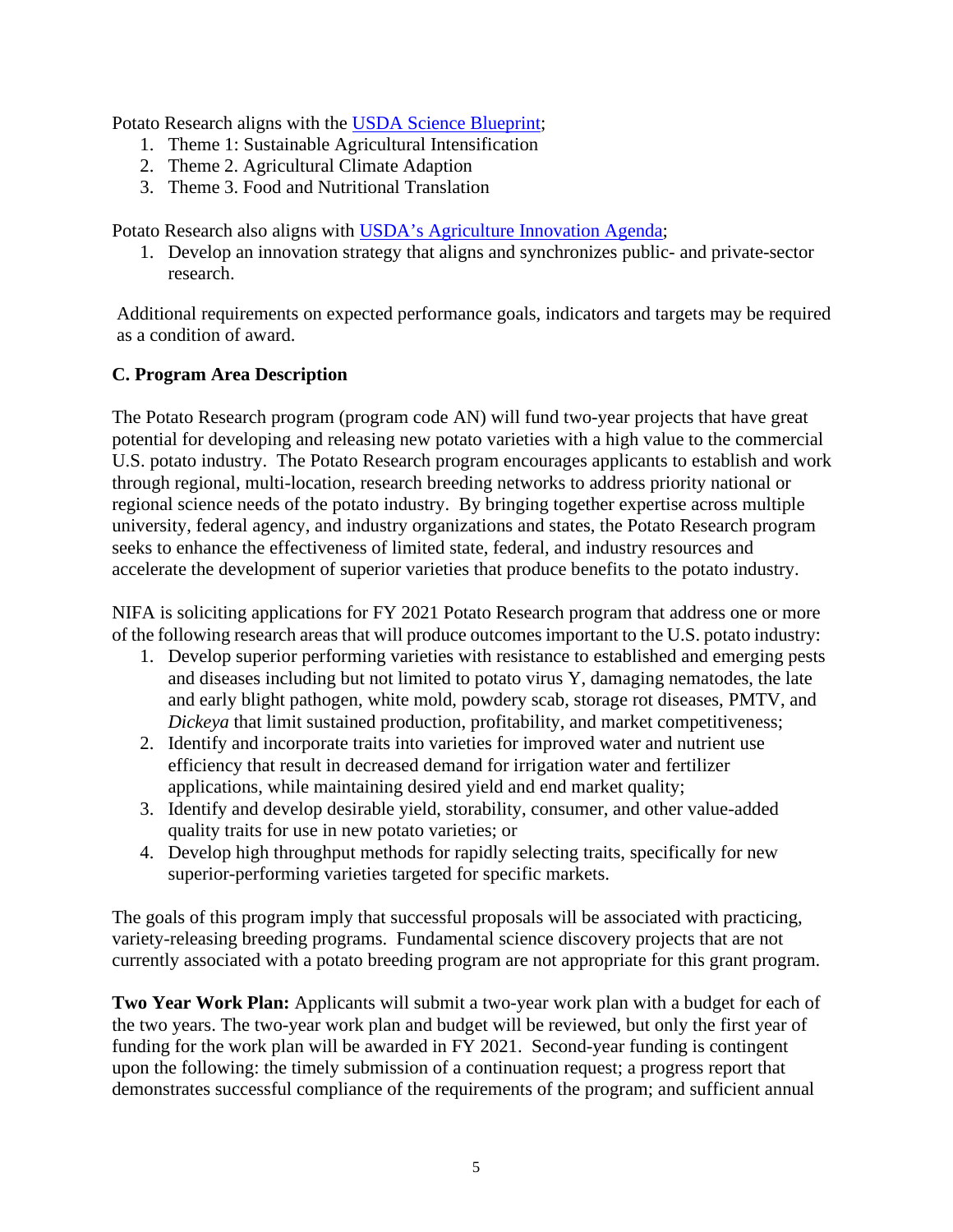appropriations from Congress in FY 2022.

Applicants are encouraged to provide evidence of qualified staff, suitable equipment, and facilities; capacity to lead a multi-institutional, multi-state research and extension approach that involves potato growers and other industry partners; linkages among university, federal agency, and other researchers; and evidence of stakeholder participation in the development of research priorities and project objectives. Applicants are encouraged to provide specific workplan outcomes with measurable milestones and with activity dependencies clearly explained.

**Industry Support Letter:** At least one letter of support from industry partners is required. The intent of this letter is to verify industry relevance. This could include farmer organizations or other industry groups that understand the needs of the potato industry such as a state, regional, or national association.

**Management Plan:** Applications must provide a Management Plan that describes public access to the research results (see Management Plan Section IV.B3.c7). Use of automated data management plan builders is encouraged, for example, the [DMP](https://gcc02.safelinks.protection.outlook.com/?url=https%3A%2F%2Fdmptool.org%2F&data=02%7C01%7C%7Cb33a6037454e417f373808d864c13b83%7Ced5b36e701ee4ebc867ee03cfa0d4697%7C0%7C0%7C637370128370592529&sdata=K542%2Bas74HYM00XV1g39WGVRPNN%2F5loHSalzKKoi2QU%3D&reserved=0) Tool; Inclusion of governance plans and processes for updating the data management plan to incorporate new knowledge on best practices is strongly advised; Incorporation of FAIR best [practices](https://gcc02.safelinks.protection.outlook.com/?url=https%3A%2F%2Fwww.go-fair.org%2Ffair-principles%2F&data=02%7C01%7C%7Cb33a6037454e417f373808d864c13b83%7Ced5b36e701ee4ebc867ee03cfa0d4697%7C0%7C0%7C637370128370602482&sdata=coi8LAgjh5SnzSKWFunzcaNBTxov8p0G5w4Q4PhO3ZI%3D&reserved=0) is strongly encouraged.

<span id="page-5-0"></span>Examples of previously funded projects by the Potato Research program can be found by searching the [NIFA Data Gateway.](https://portal.nifa.usda.gov/enterprise-search/?client=reeis_facet&filter=0&from_site=NIFA&getfields=Progress+Year.Knowledge+Area.Science.Subject.Type.Keywords.FDC.State.Grantee+Type.Project+Type.Sponsoring+Agency.Award+Amount+Range.Grant+Award+Year&output=xml_no_dtd&proxystylesheet=reeis_facet&q=&site=CRIS_FACETS)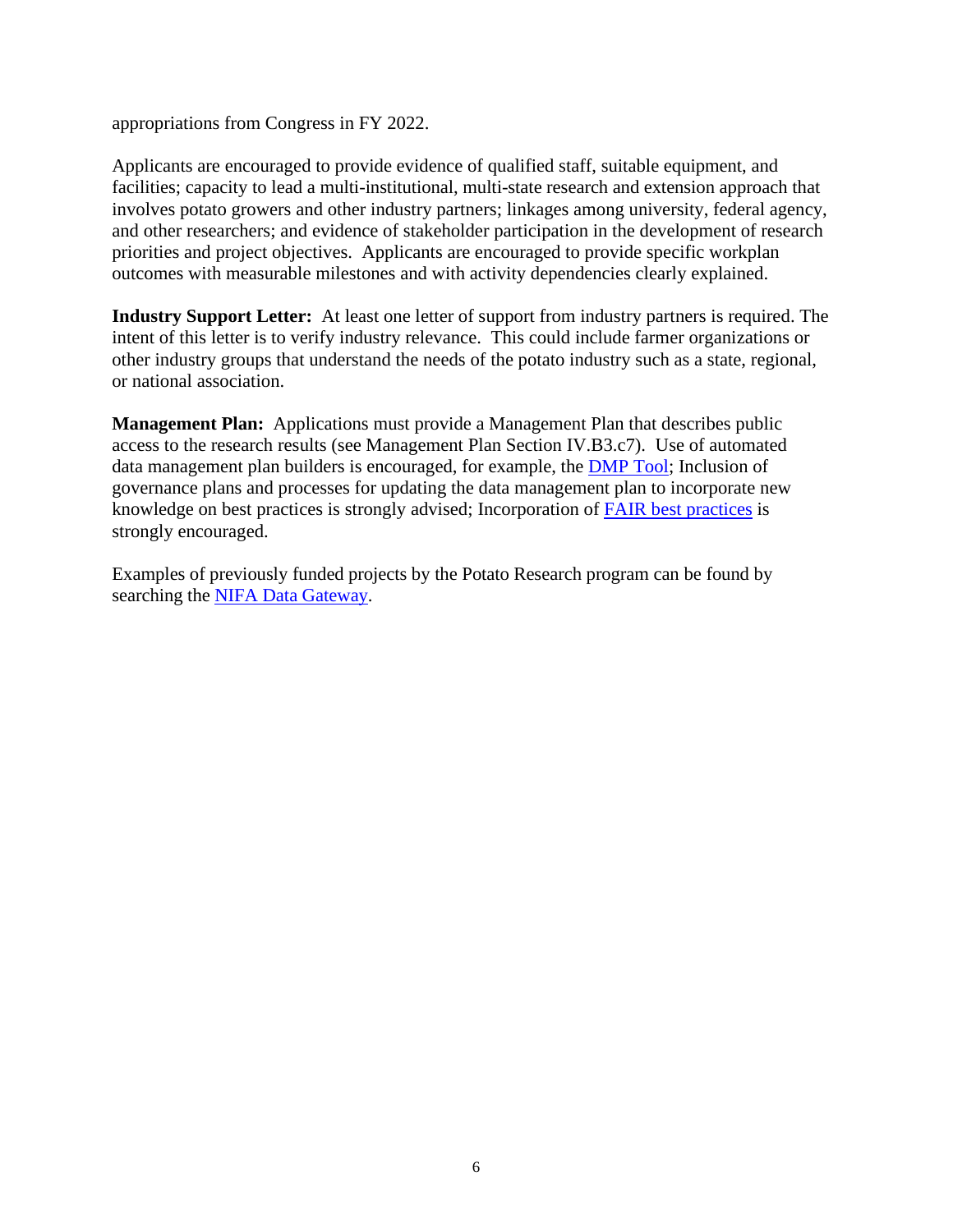# **PART II—AWARD INFORMATION**

# <span id="page-6-0"></span>**A. Available Funding**

#### **The anticipated amount available for Potato Research grants in FY 2021 is approximately \$2.56 million.** Enactment and implementation of appropriations or authorizing legislation may affect the availability or level of funding for this program. There is no commitment by USDA to fund any particular application or to make a specific number of awards.

The Automated Standard Applications for Payment System (ASAP), operated by the Department of Treasury's Bureau of the Fiscal Service, is the designated payment system for awards resulting from this RFA. For more information see [https://www.fiscal.treasury.gov/fsservices/gov/pmt/asap/asap\\_home.htm.](https://www.fiscal.treasury.gov/fsservices/gov/pmt/asap/asap_home.htm)

# <span id="page-6-1"></span>**B. Types of Applications**

In FY 2021, you may only submit a new application to the Potato Research Program:

**New application.** This is a project application that has not been previously submitted to the Potato Research Program. We will review all new applications competitively using the selection process and evaluation criteria described in Part V of this RFA, Application Review Requirements.

# <span id="page-6-2"></span>**C. Project Types**

Only region-based, multi-state projects which integrate research and extension objectives that address potato breeding to improve potato varieties, their adoption, and use for commercial production will be considered.

# <span id="page-6-3"></span>**D. Scientific Peer Review**

7 U.S.C. 3157 (c)(5) also cited as the Competitive, Special, and Facilities Research Grant Act, requires applicants to conduct scientific peer review of their proposed research activities in accordance with regulations promulgated by the Secretary prior to the Secretary making a grant award under this authority. Regulations implementing this requirement are set forth in 7 CFR Part 3400.20. The regulations impose the following requirements:

1. Scientific peer review: Prior to the award of a standard grant, any proposed research project shall have undergone a review arranged by the grantee. Such review must be a scientific peer review conducted in accordance with 7 CFR 3400.21. Scientific peer review is an evaluation of a proposed project for technical quality and relevance to regional or national goals performed by experts with the scientific knowledge and technical skills to conduct the proposed research work. It must be credible, independent, and arranged by the applicant organization. Often this review is conducted by faculty peers and include industry assessment for relevance to finding solutions to regional or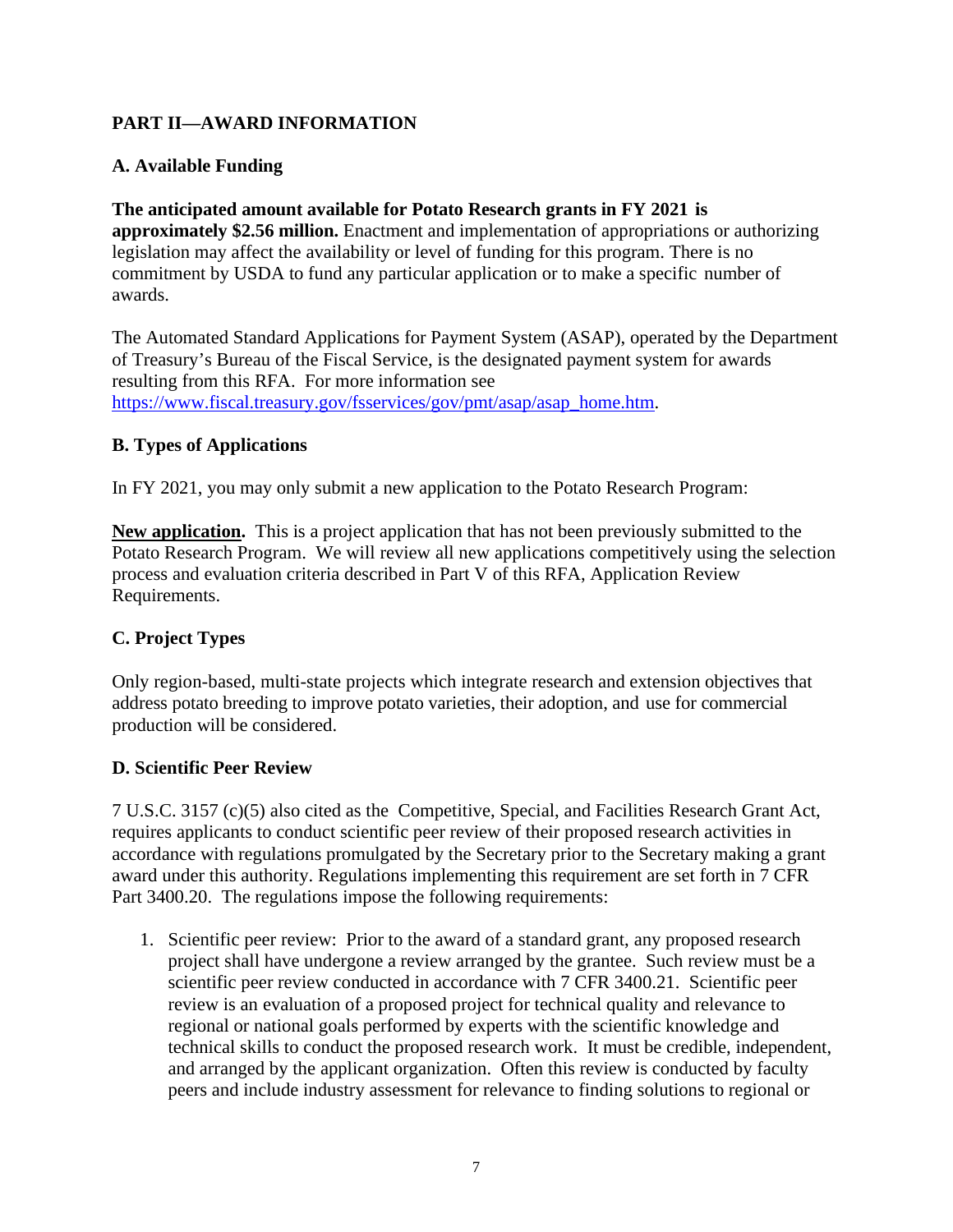national challenges. It may include USDA employees, but should not be conducted solely by USDA employees. Although evidence of a scientific peer review is not required until an award is ready to be finalized, peer reviews can improve the quality of a proposal. We thus encourage applicants to have proposals peer reviewed before submission.

2. Notice of completion and retention of records: A notice of completion of the review shall be conveyed in writing to NIFA as part of the Other Attachments (Field 12. of the R&R Other Project Information Form). The written notice constitutes certification by the applicant that a review in compliance with these regulations has occurred. Applicants are not required to submit results of the review to NIFA. However, proper documentation of the review process and results should be retained by the applicant. The notice should state: "In accordance with 7 CFR 3400.21, this memo is to certify that this project [title] has undergone a scientific peer review." If this notification is included within the application, a signature is not necessary. If, however, it is submitted to NIFA after the application is submitted through Grants.gov, the memo must be on the institution's letterhead and signed by the Authorized Representative.

#### <span id="page-7-0"></span>**E. Responsible and Ethical Conduct of Research**

In accordance with sections 2, 3, and 8 of 2 CFR Part 422, institutions that conduct USDAfunded extramural research must foster an atmosphere conducive to research integrity, bear primary responsibility for prevention and detection of research misconduct, and maintain and effectively communicate and train their staff regarding policies and procedures. In the event an application to NIFA results in an award, the Authorized Representative (AR) assures, through acceptance of the award that the institution will comply with the above requirements. Award recipients shall, upon request, make available to NIFA the policies, procedures, and documentation to support the conduct of the training. See [https://nifa.usda.gov/responsible-and](https://nifa.usda.gov/responsible-and-ethical-conduct-research)[ethical-conduct-research](https://nifa.usda.gov/responsible-and-ethical-conduct-research) for more information.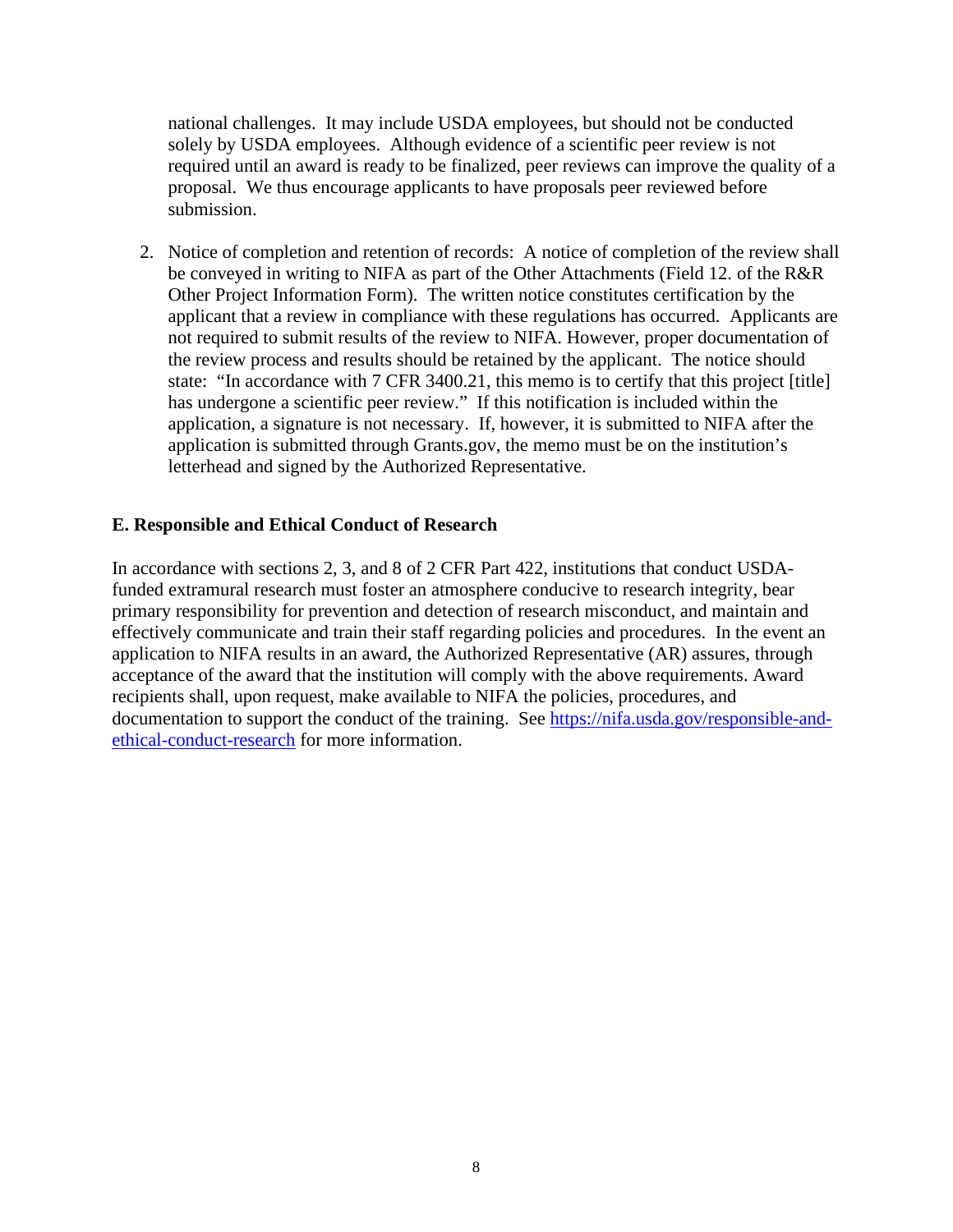# <span id="page-8-0"></span>**PART III—ELIGIBILITY INFORMATION**

# <span id="page-8-1"></span>**A. Eligible Applicants**

Applications may only be submitted by State agricultural experiment stations, land-grant colleges and universities, research foundations established by land-grant colleges and universities, colleges and universities receiving funds under the 1962 McIntire-Stennis Cooperative Forestry Research Act, Pub. L. 87-778, as amended (16 U.S.C. 582a et seq.), and accredited schools or colleges of veterinary medicine. Award recipients may subcontract to organizations not eligible to apply provided such organizations are necessary for the conduct of the project. Failure to meet an eligibility criterion by the time of application deadline may result in the application being excluded from consideration or, even though an application may be reviewed, will preclude NIFA from making an award.

#### <span id="page-8-2"></span>**B. Cost Sharing or Matching**

NIFA does not require matching support for the Potato Research program and matching resources will not be factored into the review process as evaluation criteria.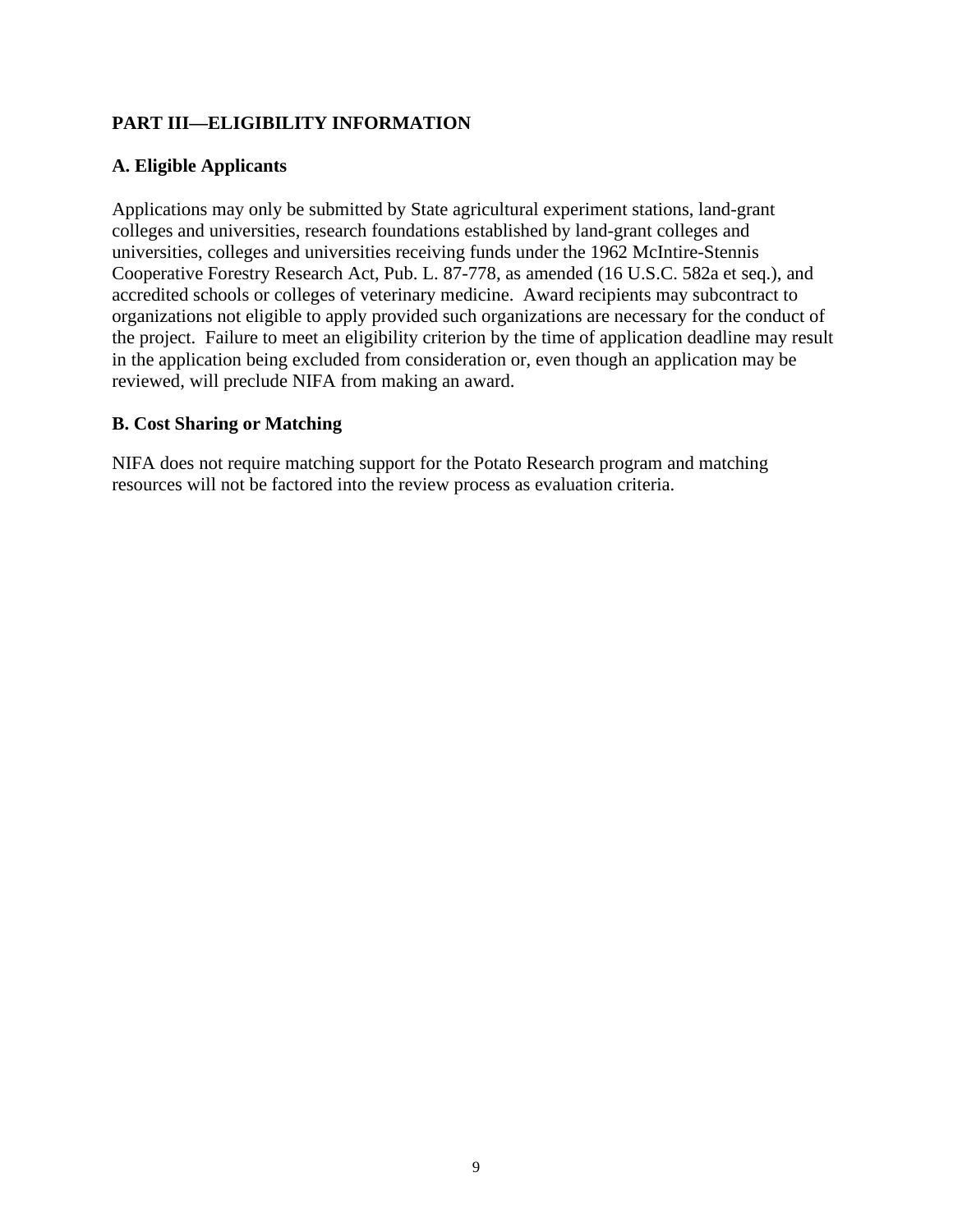# <span id="page-9-0"></span>**PART IV—APPLICATION AND SUBMISSION INFORMATION**

# <span id="page-9-1"></span>**A. Electronic Application Package**

Only electronic applications may be submitted via Grants.gov to NIFA in response to this RFA. We urge you to submit early to the Grants.gov system. For information about the pre-award phase of the grant lifecycle see [https://www.grants.gov/web/grants/learn-grants/grants-101/pre](https://www.grants.gov/web/grants/learn-grants/grants-101/pre-award-phase.html)[award-phase.html.](https://www.grants.gov/web/grants/learn-grants/grants-101/pre-award-phase.html)

# **New Users of Grants.gov**

Prior to preparing an application, we recommend that the Project Director/Principal Investigator (PD/PI) first contact an Authorized Representative (AR, also referred to as Authorized Organizational Representative, or AOR) to determine if the organization is prepared to submit electronic applications through Grants.gov. If not (e.g., the institution/organization is new to the electronic grant application process through Grants.gov), then the one-time registration process must be completed **PRIOR** to submitting an application. It can take as long as two weeks to complete the registration process so it is critical to begin as soon as possible. In such situations, the AR should go to **"Register," in the top right corner of the Grants.gov web page (or go to**  <https://www.grants.gov/web/grants/register.html>**), for information on registering the institution/organization with Grants.gov.** Part II.1 of the NIFA Grants.gov Application Guide contains detailed information regarding the registration process. Refer to item 2, below, to locate the "NIFA Grants.gov Application Guide."

# **Steps to Obtain Application Package Materials**

To receive application materials:

- 1. You must download and install a version of [Adobe Reader](https://get.adobe.com/reader/) compatible with Grants.gov to access, complete, and submit applications. For basic system requirements and download instructions, see [https://www.grants.gov/web/grants/applicants/adobe](https://www.grants.gov/web/grants/applicants/adobe-software-compatibility.html)[software-compatibility.html.](https://www.grants.gov/web/grants/applicants/adobe-software-compatibility.html) Grants.gov has a test package that will help you determine whether your current version of Adobe Reader is compatible.
- 2. To obtain the application package from Grants.gov, go to <https://www.grants.gov/web/grants/applicants/search-opportunity-package.html> and enter the funding opportunity number.

# **Funding Opportunity Number: USDA-NIFA-SRGP-008078**

Click "search". On the displayed page, click the corresponding link, "Select Package", to continue. A Grant Application Package is tied to a particular funding opportunity. You may move forms amongst different Grant Application Packages but you may ONLY submit an application to the particular funding opportunity to which the Grant Application Package is associated.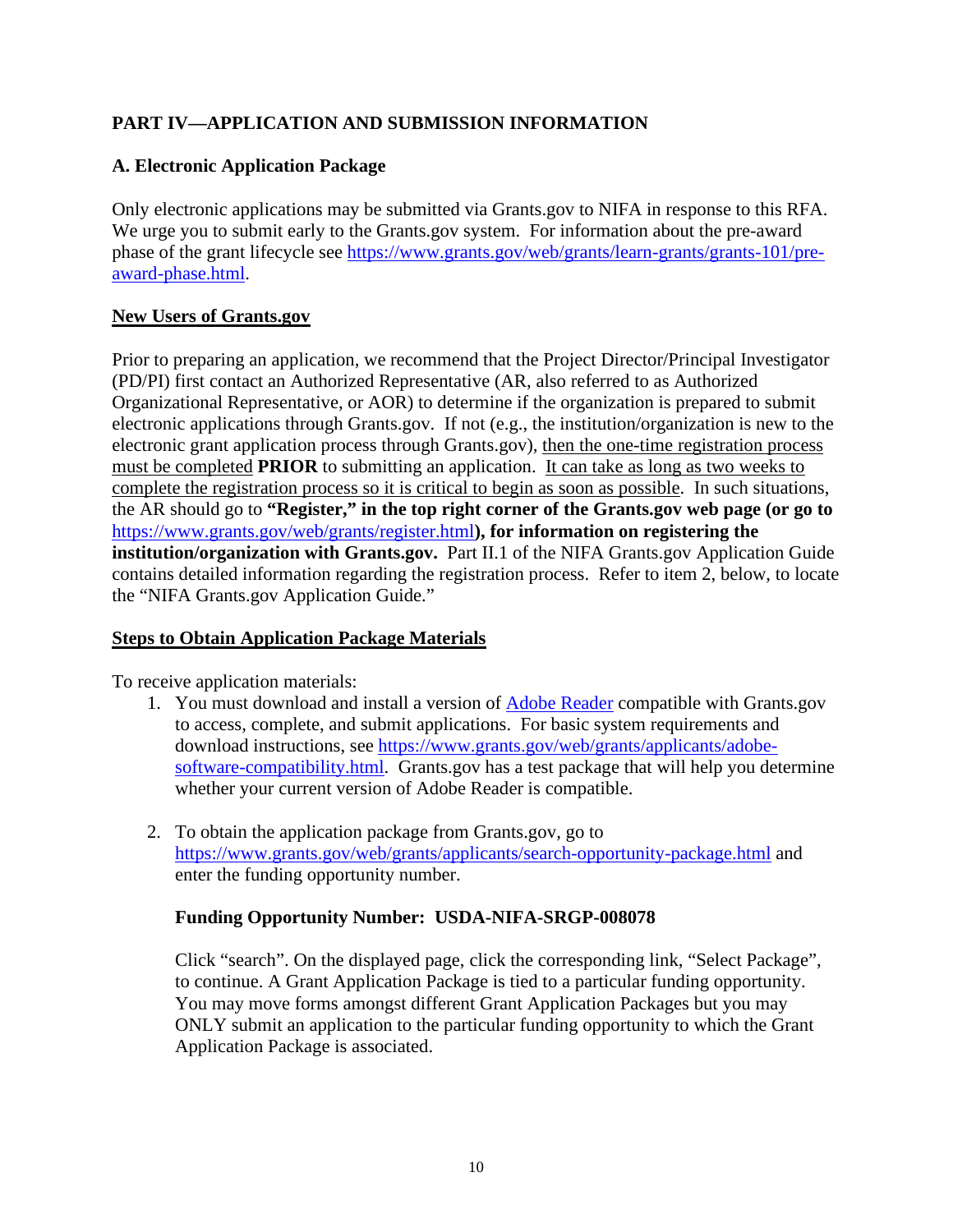Contained within the application package is the "NIFA Grants.gov Application Guide." This guide contains an introduction and general Grants.gov instructions, information about how to use a Grant Application Package in Grants.gov, and instructions on how to complete the application forms.

**If you require assistance to access the application package** (e.g., downloading or navigating Adobe forms) **or submitting the application,** refer to resources available on the Grants.gov website [\(https://www.grants.gov/web/grants/grantors/grantor-tools-and](https://www.grants.gov/web/grants/grantors/grantor-tools-and-tips.html?inheritRedirect=true)[tips.html?inheritRedirect=true\)](https://www.grants.gov/web/grants/grantors/grantor-tools-and-tips.html?inheritRedirect=true). Grants.gov assistance is also available at:

Grants.gov customer support 800-518-4726 Toll-Free or 606-545-5035 Business Hours: 24 hours a day, 7 days a week. Closed on [federal holidays.](http://www.opm.gov/policy-data-oversight/snow-dismissal-procedures/federal-holidays/) Email: [support@grants.gov](mailto:support@grants.gov)

Grants.gov iPortal (see [https://grants-portal.psc.gov/Welcome.aspx?pt=Grants\)](https://grants-portal.psc.gov/Welcome.aspx?pt=Grants): Top 10 requested help topics (FAQs), Searchable knowledge base, self-service ticketing and ticket status, and live web chat (available 7 a.m. - 9 p.m. EST).

Have the following information available when contacting Grants.gov:

- Funding Opportunity Number (FON)
- Name of agency you are applying to
- Specific area of concern

#### <span id="page-10-0"></span>**B. Content and Form of Application Submission**

Electronic applications are to be prepared following Parts V and VI of the NIFA Grants.gov Application Guide. This guide is part of the corresponding application package (see Section A of this part). The following is **additional information** you need to prepare an application in response to this RFA. **If there is discrepancy between the two documents, the information contained in this RFA is overriding.**

**Note the attachment requirements (e.g., PDF) in Part III, Section 3 of the guide. ANY PROPOSALS THAT ARE NON-COMPLIANT WITH THE REQUIREMENTS (e.g., content format, PDF file format, file name restrictions, and no password protected files) WILL BE AT RISK OF BEING EXCLUDED FROM NIFA REVIEW. Grants.gov does not check for NIFA required attachments or whether attachments are in PDF format; see Part III, Section 6.1 of the guide for how to check the manifest of submitted files. Partial applications will be excluded from NIFA review. We will accept subsequent submissions of an application until close of business on the closing date in the RFA (see Part V, 2.1 of the NIFA Grants.gov Application Guide for further information).**

**For any questions related to the preparation of an application,** review the NIFA Grants.gov Application Guide and the applicable RFA. If assistance is still needed for preparing application forms content, contact:

• Email: policy@usda.gov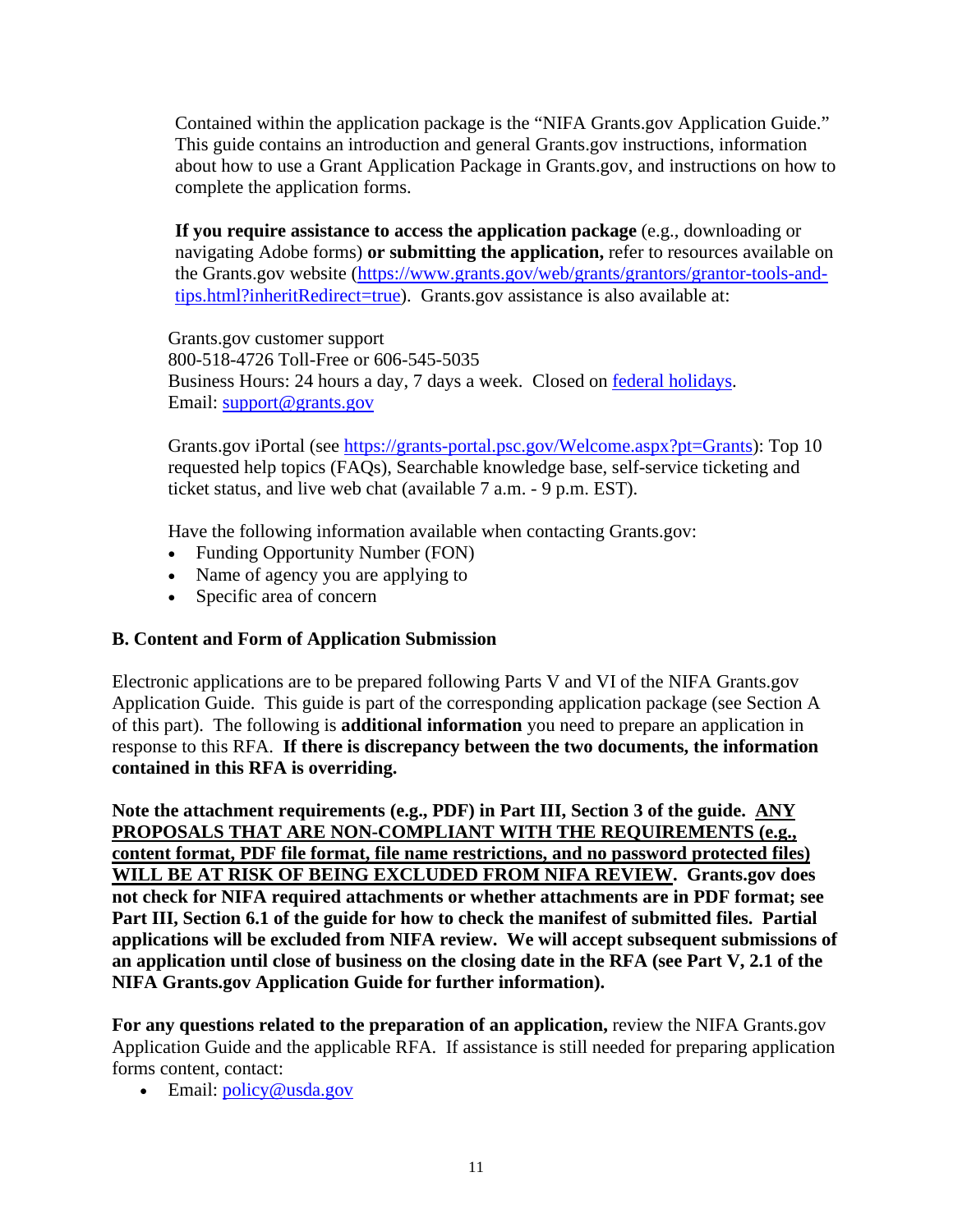• Business hours: Monday through Friday,  $7$  a.m.  $-5$  p.m. ET, excluding [federal holidays.](https://www.opm.gov/policy-data-oversight/snow-dismissal-procedures/federal-holidays/)

## **1. SF 424 R&R Cover Sheet**

Information related to the questions on this form is dealt with in detail in Part V, 2 of the NIFA Grants.gov Application Guide. See Part V, Section 2.17 of the NIFA Grants.gov Application Guide for the required certifications and assurances (e.g., Prohibition Against Entities Requiring Certain Internal Confidentiality Agreements).

#### **2. SF 424 R&R Project/Performance Site Location(s)**

Detailed information related to the questions on this form is available in Part V, 3 of the NIFA Grants.gov Application Guide.

#### **3. R&R Other Project Information Form**

Detailed information related to the questions on this form is available in Part V, 4 of the NIFA Grants.gov Application Guide.

#### a. **Field 7. Project Summary/Abstract.**

The summary should also include the relevance of the project to the goals of the Potato Research Program. See Part V. 4.7 of NIFA Grants.gov Application Guide for further instructions and a link to a suggested template.

#### **b. Field 8. Project Narrative.**

NOTE: The Project Narrative shall not exceed 18 pages of written text, regardless of whether it is single- or double-spaced, and up to three additional pages for figures and tables. We have established this maximum (21 pages) to ensure fair and equitable competition.

The Project Narrative must include all of the following:

- i) Introduction. Identify which of the four research areas you are applying for and the percentage of the project in each area if multiple areas are addressed. Clearly state the high priority need of the potato industry, who will benefit and how they will benefit and the research and the specific goals of the proposed research. Summarize the body of knowledge or other past activities related to your proposed research citing the work of key project personnel or others that are relevant to the project. Preliminary data or information pertinent to the proposed research should be included in this section. If you have received previous funding from this program, be sure to outline that work and describe any relationship to this new work, especially if this new proposal builds off of early work. Describe the qualifications of key personnel, adequacy of facilities, and the plant breeding and project management capability of the applicant institution.
- ii) Rationale and Significance. Concisely present the rationale behind the proposed research as it relates to the goals of this RFA as well as the specific research area (section IC) you will be addressing. This section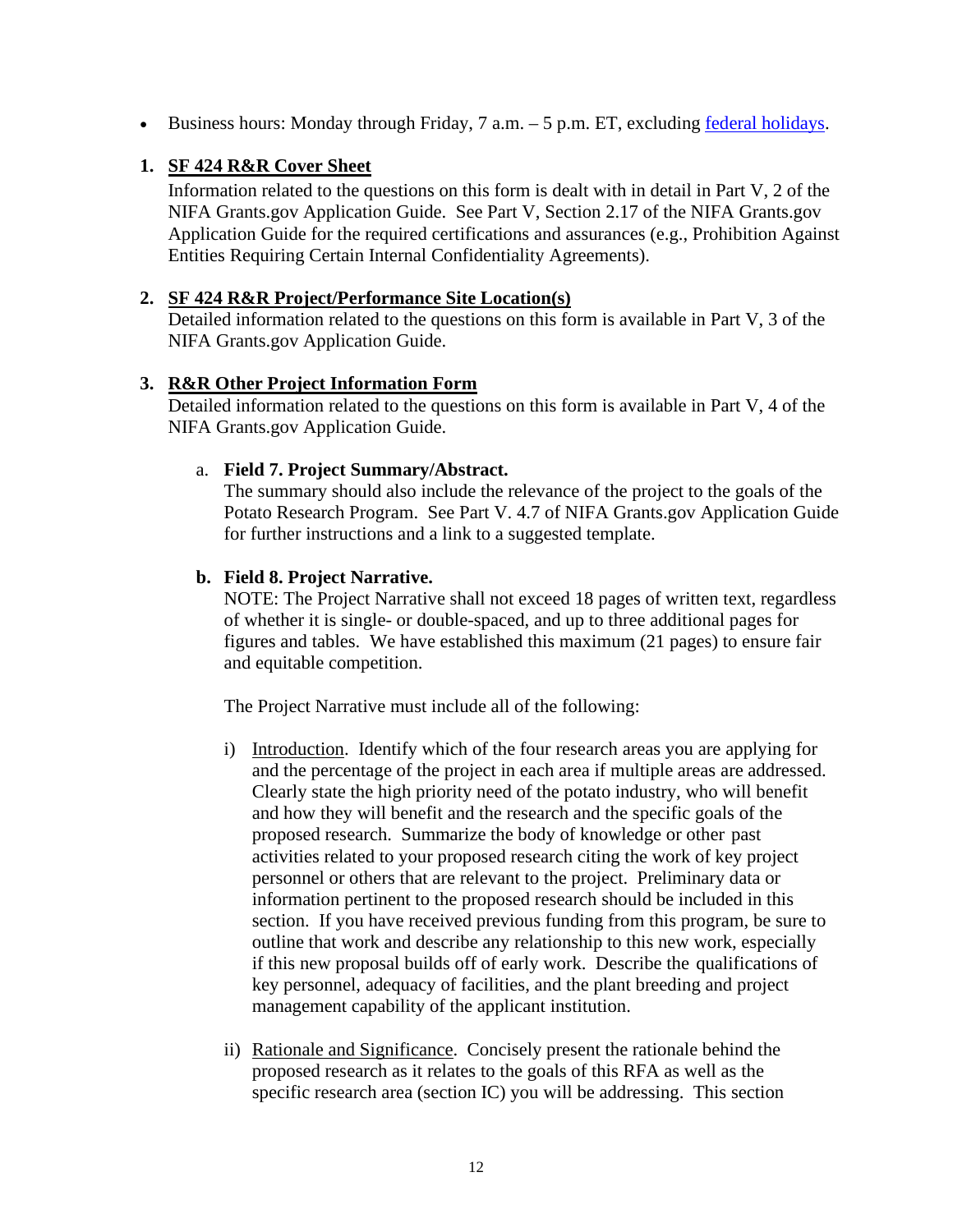should address:

- a. The priority-setting process and method of engaging stakeholder involvement and enlisting their support in problem identification, planning, implementation of the research, evaluation, and utilization of results.
- b. The application of your research to the long-range enhancement of the potato industry and U.S. agriculture.
- c. Describe any coordination of your research in national or regional efforts, and how this research complements other work conducted by land-grant and other universities, Federal agencies, and industry. This may include utilization of Hatch and Hatch Multistate support, and industry funding and other resources contributing to the project.
- d. Discuss the contributions and novel ideas that the proposed project offers.
- iii) Objectives. All applications must include a statement(s) of specific objectives of the proposed effort in clear, concise, complete, and logically arranged terms.
- iv) Approach. Describe how you will address each stated objective. Include in your approach:
	- a. Methods to be used in carrying out the research and extension components.
	- b. Means by which results will be analyzed, assessed, and interpreted.
	- c. A detailed description of how you will communicate your findings and transfer your genetic materials, relevant information, and other technologies to specific, intended commercial users (Information Dissemination Plan).
	- d. A brief description of the overall potato breeding program and its capabilities, including a clear description of each team members' role and responsibility to this project.
	- e. For the entire project, a timeline that outlines all important phases as a year-by-year function of time, including periods beyond the grant funding period.
- v) Expected outcomes and benefit. Projects must include a clear description of expected accomplishments; the resulting potential benefits to the potato industry (specify which segments); and how the research's progress and benefits (outputs and outcomes) will be tracked and measured. This section can include:
	- a. Anticipated specific uses and users of new genetic materials or other products.
	- b. Specific changes in knowledge about potato and its performance that will directly result from your research. Also, present the status and expected advancement to the market place of new plant materials, information, or other technology components measured as technology readiness level (TRL).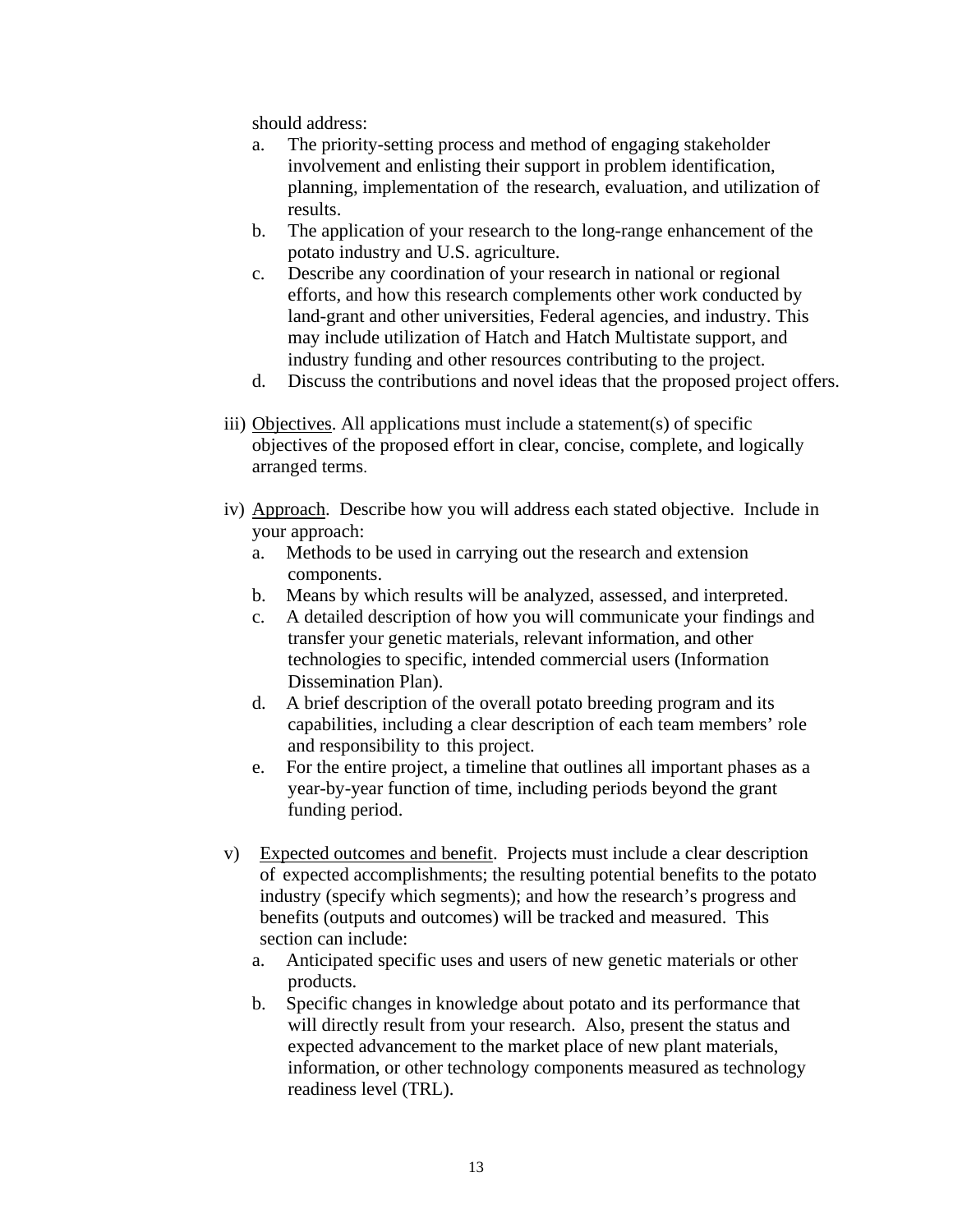- c. Performance measures that can be reported such as number of acres planted to a new potato variety, increased potato sales, relative changes in land use or production efficiencies, or changes in market share.
- d. Estimated increases in profit or risk reductions when growing potato, or other quantitative measures impact.
- e. Describe the potential long-term benefits of utilizing the new technology based on current knowledge and practice, and the estimated impact on the potato industry and American agriculture.

**NOTE:** Appendices to the Project Narrative are allowed if they are directly germane to the proposed project. Do not add appendices to circumvent the page limit.

#### **c. Field 12. Add Other Attachments**

See Part V. Section 4.12 of the NIFA Grants.gov Application Guide (Field 12 on the form) for instructions for this field.

- i) **Collaborative Arrangements**: If it will be necessary to enter into formal consulting or collaborative arrangements with others, such arrangements should be fully explained and justified. If the consultants or collaborators are known at the time of application, a vitae or resume should be provided. In addition, evidence (e.g., signed letter of support) should be provided that the collaborators involved have agreed to render these services. Letters of collaboration must be signed by the respective ARs for both the applicant and the collaborator. The applicant also will be required to provide additional information on consultants and collaborators in the budget portion of the application, such as rate of pay.
- ii) **Scientific Peer Review Certification Documentation**. Notice that the scientific peer review has been completed should be included in the application (see Part II, D. item 2.).
- iii) **Industry Support Letter** (see Part I, C).
- iv) **Data Management Plan.** A Data Management Plan (DMP) is required and is to clearly articulate how the project director (PD) and co-PDs plan to manage and disseminate the data generated by the project. The DMP will be considered during the merit review process (see Part V, B.). **See Part III Section 3.1 of the NIFA Grants.gov Application Guide for NIFA attachment specifications**.

The requirements for preparation and inclusion of a DMP in your application are included on the following web page, [https://nifa.usda.gov/resource/data](https://nifa.usda.gov/resource/data-management-plan-nifa-funded-research-projects)[management-plan-nifa-funded-research-projects.](https://nifa.usda.gov/resource/data-management-plan-nifa-funded-research-projects) Also included on the web page are FAQs and information about accessing examples of DMPs. DMP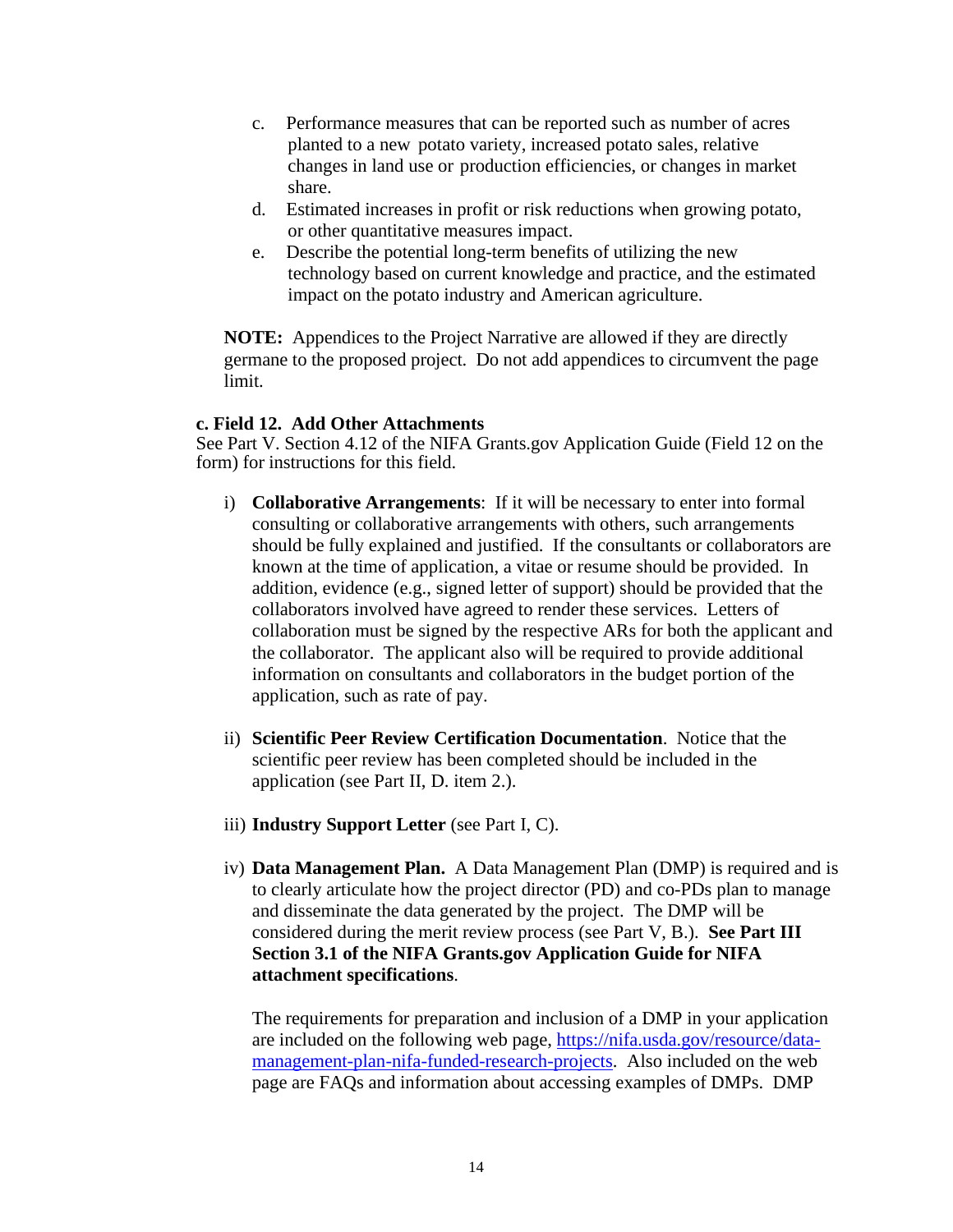components a. through e., below, are examples of information accessible through that web page:

- a. Expected Data Type: Describe the type of data (e.g. digital, non-digital) and how they will be generated (lab work, field work, surveys, etc.). Are these primary or metadata?
- b. Data Format: For scientific data to be readily accessible and usable it is critical to use an appropriate community-recognized standard and machine readable formats when they exist. The data should preferentially be stored in recognized public databases appropriate for the type of research conducted. Regardless of the format used (notebook, samples, images, spreadsheet, etc.), that data set should contain enough information to allow independent investigators to understand, validate, and use the data.
- c. Data Storage and Preservation: Applicants should outline strategies, tools, and contingency plans that will be used to avoid data loss, degradation, or damage during the project and long term.
- d. Data Sharing and Public Access: Describe your data access and sharing procedures during and after the grant. Provide any restrictions such as copyright, confidentiality, patent, appropriate credit, disclaimers, or conditions for use of the data by other parties.
- e. Roles and Responsibilities: Who will ensure implementation? This is particularly important for multi- investigator and multi-institutional projects. Provide a contingency plan in case key personnel leave the project. Also, what resources will be needed for the DMP? If funds are needed, have they been added to the budget request and budget narrative? Projects must budget sufficient resources to develop and implement the proposed DMP.

# **4. R&R Senior/Key Person Profile (Expanded)**

Detailed information related to the questions on this form is available in Part V, 5 of the NIFA Grants.gov Application Guide. This section of the guide includes instructions about senior/key person profile requirements, and details about the biographical sketch and the current and pending support, including a link to a suggested template for the current and pending support.

#### **5. R&R Personal Data**

As noted in Part V, 6 of the NIFA Grants.gov Application Guide, the submission of this information is voluntary and is not a precondition of award. Part V.6 also notes the importance and use of the information.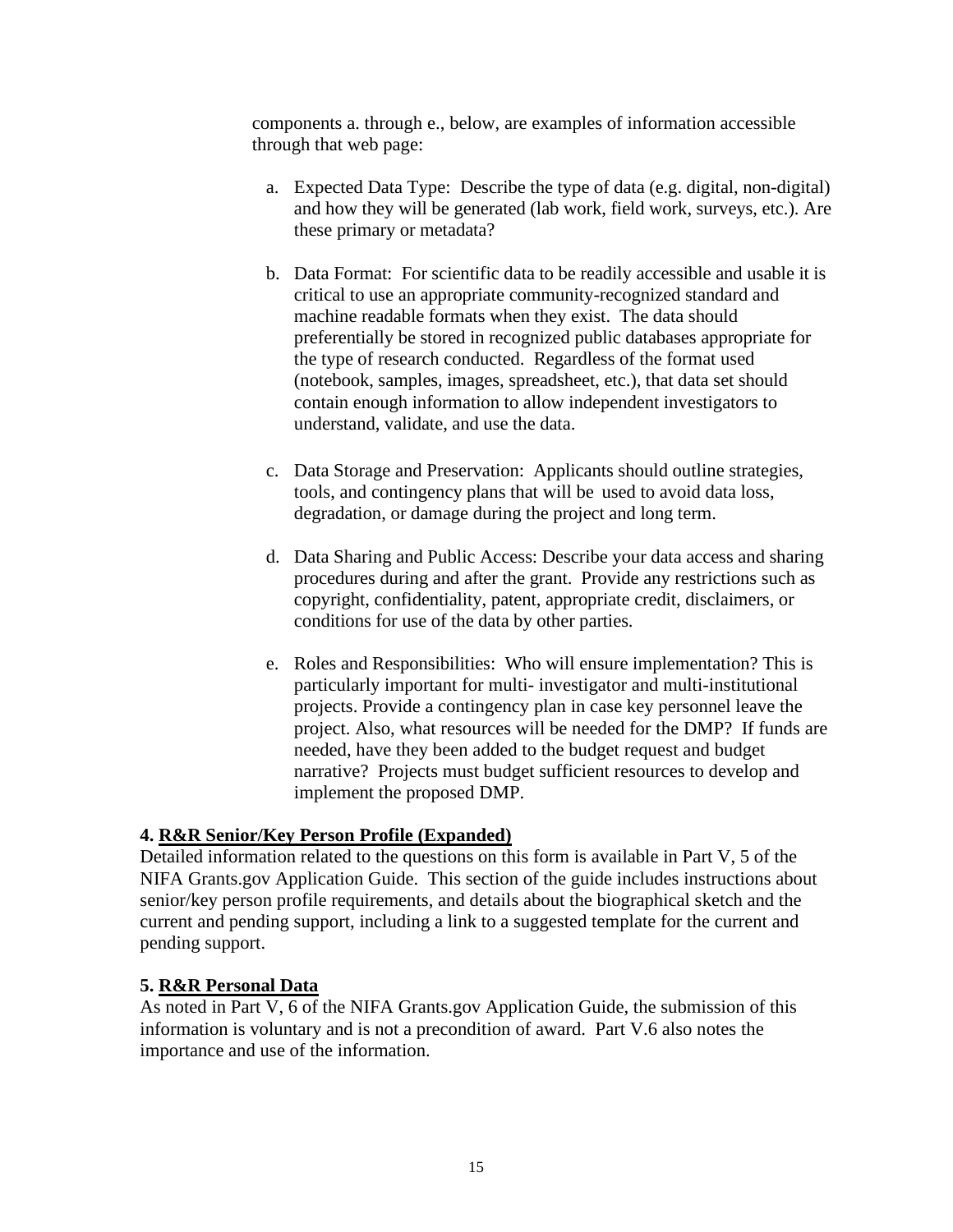## **6. R&R Budget**

Detailed information related to the questions on this form is available in Part V, 7 of the NIFA Grants.gov Application Guide.

**Indirect Costs.** For further information and instructions regarding indirect costs, refer to Part V, section 7.9 of the NIFA Grants.gov Application Guide. For indirect cost funding restrictions, refer to Part IV, D. of this RFA.

#### **7**. **Supplemental Information Form**

Detailed information related to the questions on this form is available in Part VI, 1 of the NIFA Grants.gov Application Guide.

- **a. Field 2. Program to which you are applying.** Enter the program code name (i.e., enter "Potato Research") and the program code (i.e., enter "AN"). Note that accurate entry of the program code is very important for proper and timely processing of an application.
- **b. Field 8. Conflict of Interest List**. See Part VI, 1.8 of the NIFA Grants.gov Application Guide for further instructions and a link to a suggested template.

# **8. Representations Regarding Felony Conviction and Tax Delinquent Status for Corporate Applicants**

This is a required form for corporate applicants. See Part VI, 2 of the NIFA Grants.gov Application Guide for a description of the term, "corporation," and detailed information related to the questions on this form.

#### <span id="page-15-0"></span>**C. Submission Dates and Times**

We recommend that you conduct an administrative review of the application before submission of it via Grants.gov to ensure that it complies with all preparation instructions. An application checklist is included in Part VII of the NIFA Grants.gov Application Guide to assist with this review.

#### **Instructions for submitting an application are included in Part IV, Section 1.5 of the NIFA Grants.gov Application Guide.**

Applications must be received by Grants.gov by **5 p.m. Eastern Time on April 16, 2021**. Applications received after this deadline will normally not be considered for funding.

# **If you have trouble submitting an application to Grants.gov, you should FIRST contact the Grants.gov Help Desk to resolve any problems. Keep a record of any such correspondence. See Part IV. A for Grants.gov contact information.**

We send email correspondence to the AR regarding the status of submitted applications. We strongly encourage you to provide accurate email addresses, where designated, on the SF-424 R&R Application for Federal Assistance.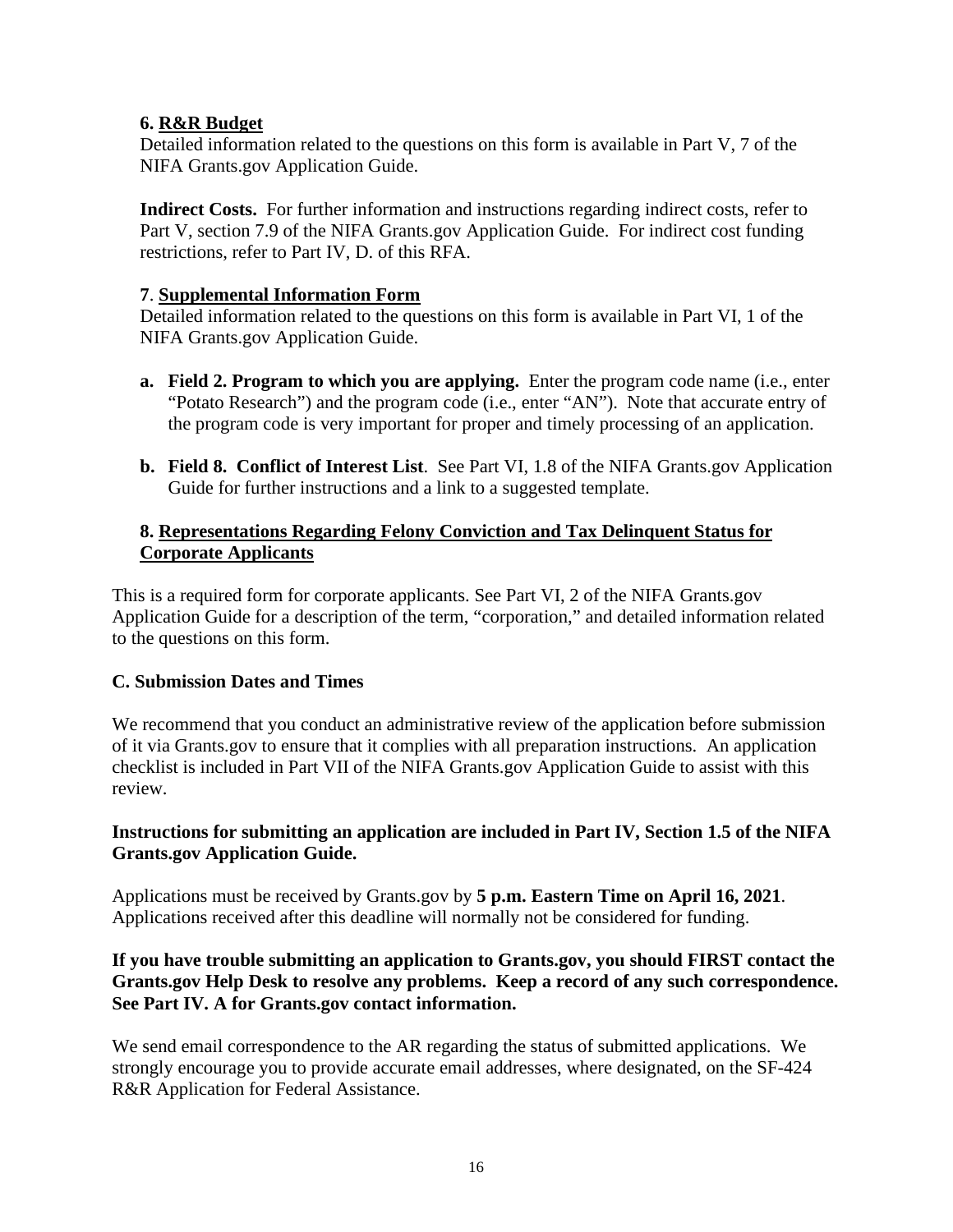If the AR has not received correspondence **from NIFA** regarding a submitted application within 10 days of the established deadline, contact the Agency Contact identified in Part VII of the RFA and request the proposal number assigned to the application. **Failure to do so may result in the application not being considered for funding by the peer review panel. Once the application has been assigned a proposal number, you should cite this number on all future correspondence.**

# <span id="page-16-0"></span>**D. Funding Restrictions**

Per Section 1462(a) and (c) of the National Agricultural Research, Extension, and Teaching Policy Act of 1977 (NARETPA) Indirect Costs is not allowed for the Special Research Grants Program--Potato Research.

NIFA has determined that grant funds awarded under this authority may not be used for the renovation or refurbishment of research, education, or extension space; the purchase or installation of fixed equipment in such space; or the planning, repair, rehabilitation, acquisition, or construction of buildings or facilities.

All costs being charged to this award must be incurred within the project period. If a project is selected for funding, additional information may be requested from the applicant.

# <span id="page-16-1"></span>**E. Other Submission Requirements**

# **You should follow the submission requirements noted in Part IV, Section 1.5 in the document entitled "NIFA Grants.gov Application Guide."**

For information about the **status of a submitted application**, see Part III, Section 6 of the NIFA Grants.gov Application Guide.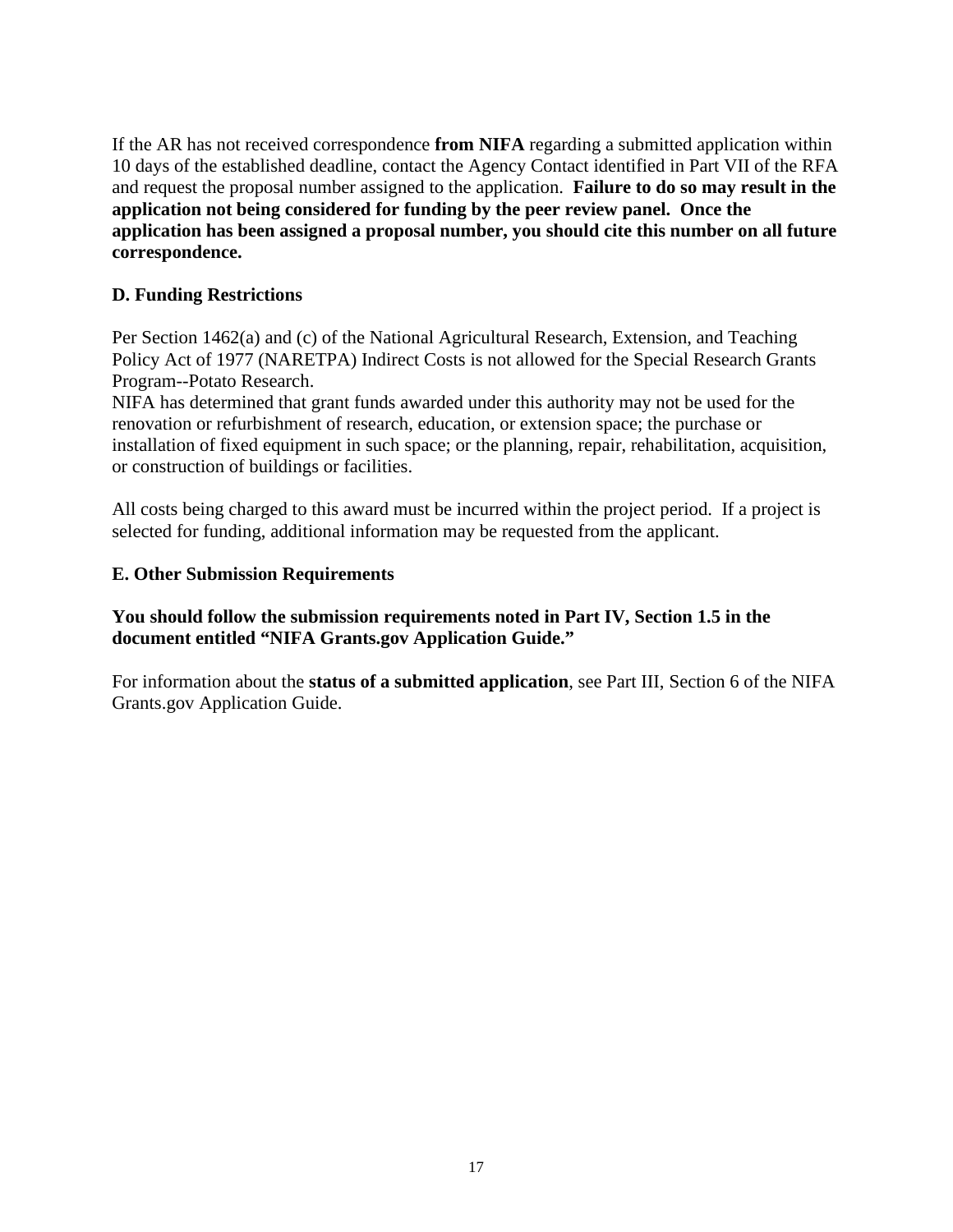# <span id="page-17-0"></span>**PART V—APPLICATION REVIEW REQUIREMENTS**

# <span id="page-17-1"></span>**A. NIFA's Evaluation Process**

NIFA evaluates each application in a two-part process. First, we screen each application to ensure that it meets the administrative requirements as set forth in this RFA. Second, a scientific peer- review process will be used to technically evaluate applications that meet the administrative requirements using a review panel (see [NIFA Peer Review Process](https://nifa.usda.gov/resource/nifa-peer-review-process-competitive-grant-applications) ).

Scientific Peer Review Process:

NIFA selects reviewers for the review panel based upon their training and experience in relevant scientific, extension, or education fields, taking into account the following factors:

- the level of relevant formal scientific, technical education, or extension experience of the individual, as well as the extent to which an individual is engaged in relevant research, education, or extension activities;
- the need to include experts from various areas of specialization within relevant scientific, education, or extension fields;
- the need to include other experts (e.g., producers, range or forest managers/operators, and consumers) who can assess relevance of the applications to targeted audiences and to program needs;
- the need to include experts from a variety of organizational types (e.g., colleges, universities, industry, state and Federal agencies, and private profit and non-profit organizations) and geographic locations;
- the need to maintain a balanced composition with regard to minority and female representation and an equitable age distribution; and
- the need to include reviewers who can judge the effective usefulness of each application to producers and the general public.

After each peer review panel has completed its deliberations, the responsible program staff of NIFA will recommend that your project is either approved for support from currently available funds or declined due to insufficient funds or unfavorable review.

NIFA reserves the right to negotiate with the PD/PI and/or the submitting organization or institution regarding project revisions (e.g., reductions in the scope of work, funding level, period, or method of support) prior to recommending any grant for funding.

After the review process has been completed, NIFA sends copies of reviews, *not* including the identity of reviewers, and a summary (if applicable) of the review panel.

*Conflicts of interest***.** NIFA takes extreme care to prevent any actual or perceived conflicts of interest that may influence the review or evaluation (see [NIFA Peer Review Process for](https://nifa.usda.gov/resource/nifa-peer-review-process-competitive-grant-applications) [Competitive Grant Applications\)](https://nifa.usda.gov/resource/nifa-peer-review-process-competitive-grant-applications).

# <span id="page-17-2"></span>**B. Evaluation Criteria**

A reviewer's written evaluation entails two levels of assessment. First, the reviewer summarizes how well the application addressed each evaluation criterion. After the application has been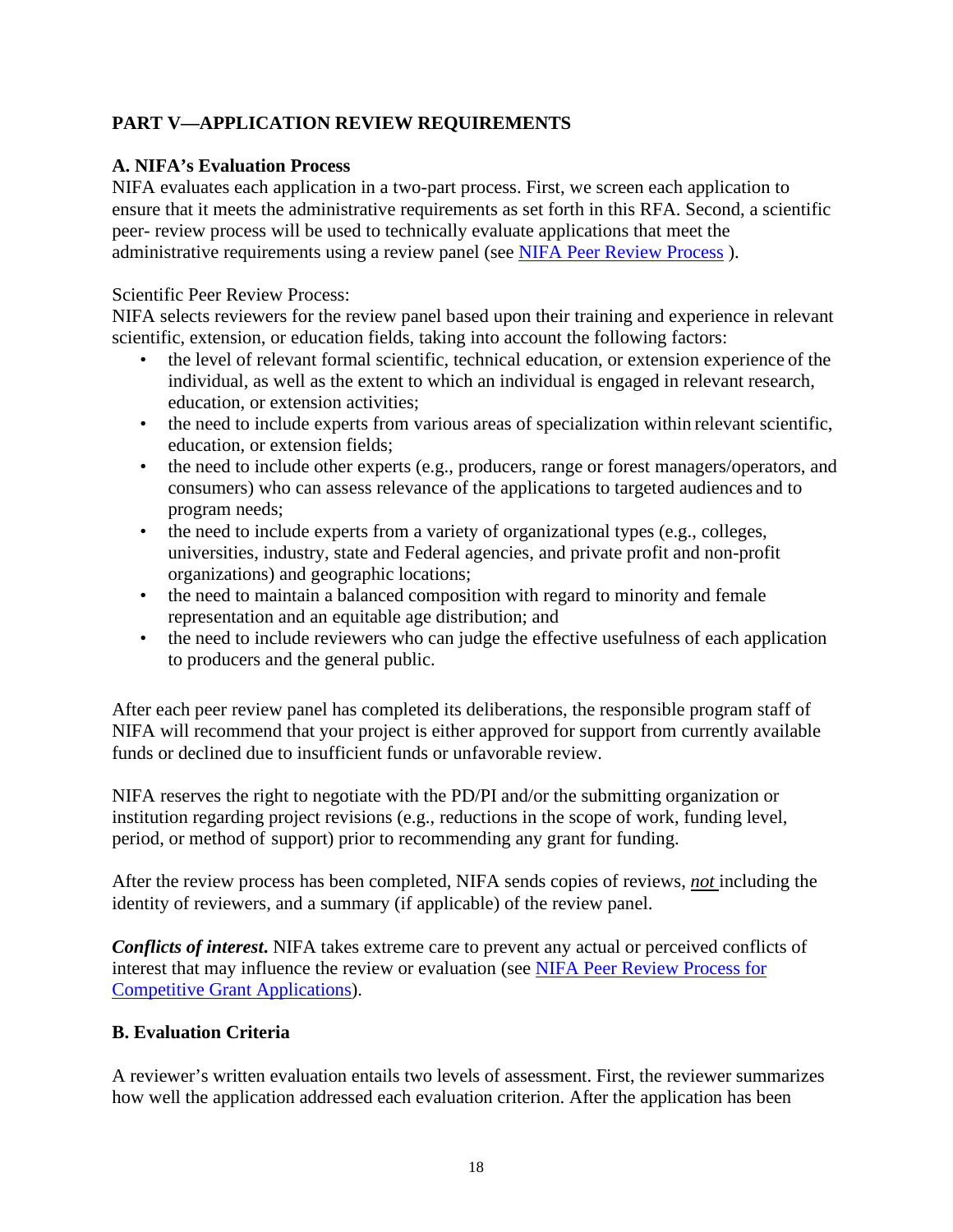assessed for strengths and weaknesses of each criterion, the reviewer then evaluates the overall likelihood that the project will have significant outcome and impact. These written reviews are used to begin panel discussions with other reviewers serving on the scientific merit review panel. Through these discussions, panelists come to consensus on the final rating and ranking of proposals. A complete description of NIFA's peer review process can be found at the NIFA website: [https://nifa.usda.gov/resource/nifa-peer-review-process-competitive-grant-applications.](https://nifa.usda.gov/resource/nifa-peer-review-process-competitive-grant-applications)

We will use the evaluation criteria below to review applications submitted in response to this RFA:

- 1. **RFA alignment** (5 points). Application clearly states which RFA research area(s) will be addressed, and the specified objectives are relevant to RFA purpose and priorities.
- 2. **Design** (60 points). Each of the following components will be considered:
	- The application's methodologies and analytical approaches are appropriate to project objectives, have high scientific merit and effectively integrate the research and extension activities. (25 pts)
	- The application demonstrates a "whole systems approach"; that is a compelling understanding of the problem(s) it will address, the regional production system as a whole, and how the proposed solution(s) will contribute to both. (5 pts)
	- Data Management Plan (DMP) is appropriate, clearly described, and feasible (5 pts).
	- Project is well planned and potentially attainable within project time, scope, and budget. A clear distinction between past work and future work should be described. (The Crop Research TRL (see I.C.) can be used to explain the differences in past and proposed future research.) (10 pts)
	- Awareness of previous or alternative approaches are identified and explained when necessary. Even if a single component is the focus of the project, the proposal must provide a thorough analysis of the broader systems context for why that component is critical. (5 pts)
	- Project feasibility, or likelihood it will help maintain potato as a crop grown in the U.S. and advance the science. (10 pts)
- 3. **Appropriateness of budget** (5 points). Budget allocations reflect the personnel and tasks associated with the activities needed to accomplish the objectives. The budget plan describes how this program's funding complements other funding sources including Federal capacity and competitive funds, and state, industry, and other kinds of support.
- 4. **A region-based, multi-state, and industry-engaged approach** (10 points). The application documents the necessary collective expertise in biological sciences, physical sciences, engineering, socio-economic sciences, extension, and program evaluation, as well as participation from principal stakeholders and partners. Qualifications of project personnel and engagement with industry are clearly demonstrated. How these experts collaborate to reach project goals, increasing the sustainability, productivity and profitability of the potato industry, should be well described.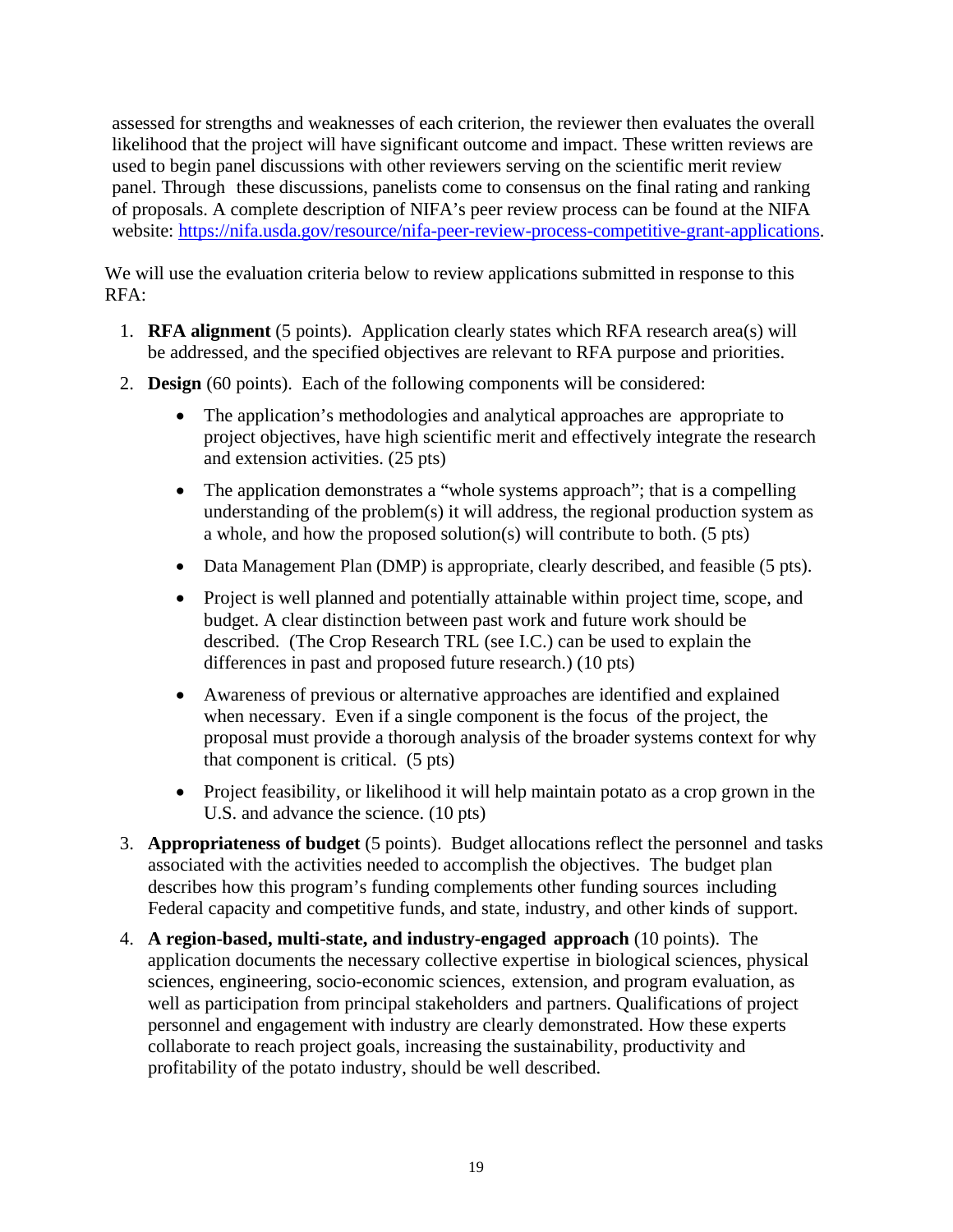5. **Outreach plan** (20 points). Application includes a detailed extension engagement and outreach plan and schedule for how 1) team interacts with interested communities (e.g. farmers) to understand need and 2) new genetic materials, information, knowledge, and technology will be delivered to those served by the project. A description of how extension outreach impacts will be measured and reported is also included.

# <span id="page-19-0"></span>**C. Conflicts of Interest and Confidentiality**

During the peer evaluation process, we take extreme care to prevent any actual or perceived conflicts of interest that may impact review or evaluation. See [https://nifa.usda.gov/resource/nifa-peer-review-process-competitive-grant-applicationsf](https://nifa.usda.gov/resource/nifa-peer-review-process-competitive-grant-applications)or further information about conflicts of interest and confidentiality as related to the peer review process.

# <span id="page-19-1"></span>**D. Organizational Management Information**

Specific management information relating to an applicant shall be submitted one-time, with updates on an as-needed basis. This requirement is part of the responsibility determined prior to the award of a grant identified under this RFA, if such information has not been provided previously under this or another NIFA program. We will provide you copies of forms recommended for use in fulfilling these requirements as part of the pre-award process. Although an applicant may be eligible based on its status as one of these entities, there are factors that may exclude an applicant from receiving federal financial and nonfinancial assistance and benefits under this program (e.g., debarment or suspension of an individual involved or a determination that an applicant is not responsible based on submitted organizational management information).

# <span id="page-19-2"></span>**E. Application Disposition**

An application may be withdrawn at any time before a final funding decision is made regarding the application. Each application that is not selected for funding, including those that are withdrawn, will be retained by NIFA for a period of three years.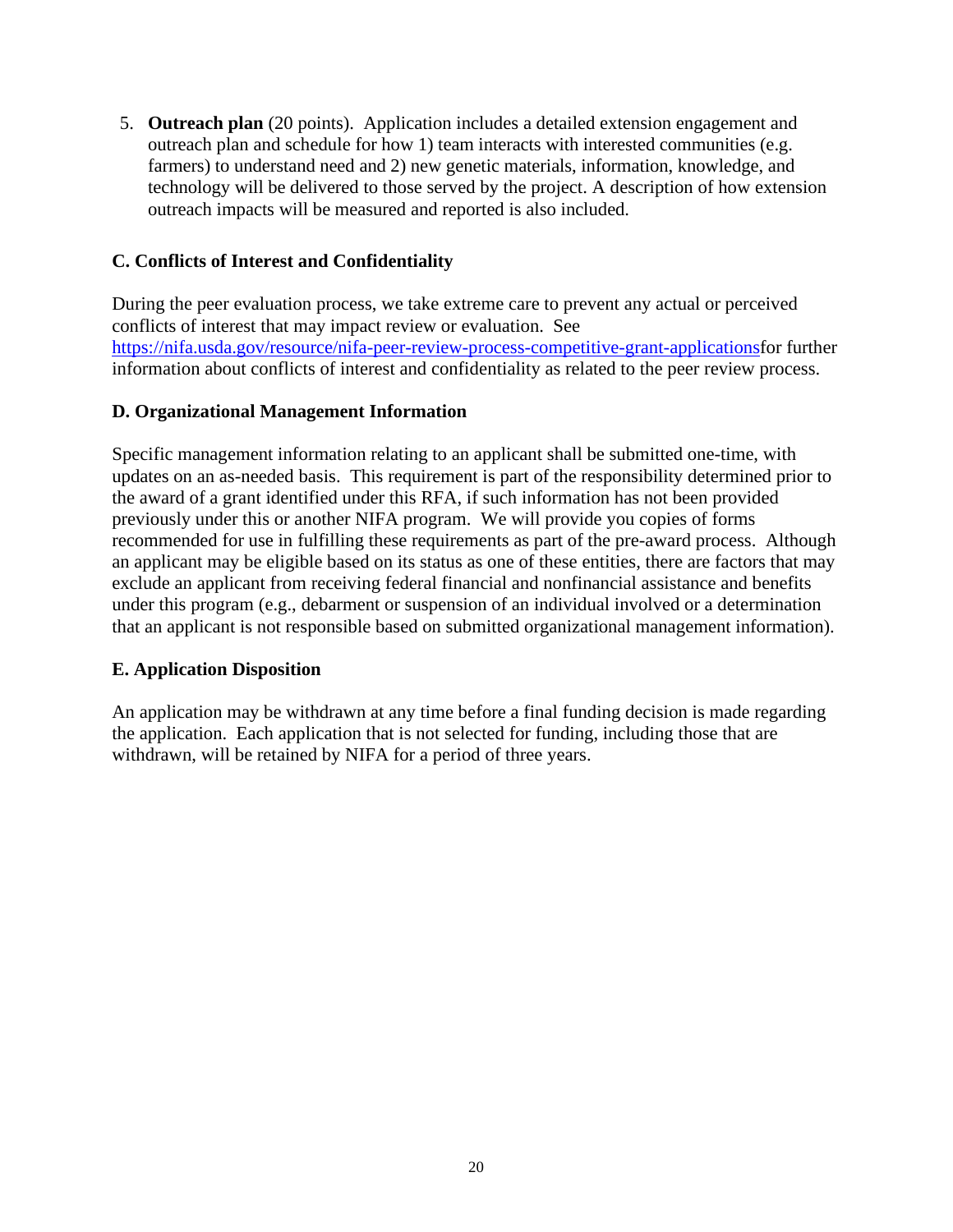# <span id="page-20-0"></span>**PART VI—AWARD ADMINISTRATION**

# <span id="page-20-1"></span>**A. General**

Within the limit of funds available for such purpose, the NIFA awarding official shall make grants to those responsible, eligible applicants whose applications are judged most meritorious under the procedures set forth in this RFA. The date specified by the NIFA awarding official as the effective date of the grant shall be no later than September 30 of the federal fiscal year in which the project is approved for support and funds are appropriated for such purpose, unless otherwise permitted by law. The project need not be initiated on the grant effective date, but as soon thereafter as practical so that project goals may be attained within the funded project period. All funds granted by NIFA under this RFA may be used only for the purpose for which they are granted in accordance with the approved application and budget, regulations, terms and conditions of the award, applicable federal cost principles, USDA assistance regulations, and NIFA General Awards Administration Provisions at 7 CFR part 3430, subparts A through E.

# <span id="page-20-2"></span>**B. Award Notice**

The award document will provide pertinent instructions and information including, at a minimum, the information described in [2 CFR 200.211.](https://www.ecfr.gov/cgi-bin/text-idx?SID=50619bfda4561c5f6884ec53dba5f244&mc=true&node=se2.1.200_1211&rgn=div8)

See<https://nifa.usda.gov/terms-and-conditions> to view current NIFA award terms and conditions.

# <span id="page-20-3"></span>**C. Administrative and National Policy Requirements**

Several federal statutes and regulations apply to grant applications considered for review and to project grants awarded under this program. These may include, but are not limited to, the ones listed on the NIFA web page – [https://nifa.usda.gov/federal-regulations.](https://nifa.usda.gov/federal-regulations)

NIFA Federal Assistance Policy Guide**—**a compendium of basic NIFA policies and procedures that apply to all NIFA awards, unless there are statutory, regulatory, or award-specific requirements to the contrary—is available at [https://nifa.usda.gov/policy-guide.](https://nifa.usda.gov/policy-guide)

# **Responsible and Ethical Conduct of Research**

Refer to Part II, D for more information.

# <span id="page-20-4"></span>**D. Expected Program Outputs and Reporting Requirements**

The output and reporting requirements are included in the award terms and conditions (see [https://nifa.usda.gov/terms-and-conditionsf](https://nifa.usda.gov/terms-and-conditions)or information about NIFA award terms). If there are any program or award-specific award terms, those, if any, will be identified in the award.

It is expected that the program outputs will conform to the purpose of the Potato Research Program.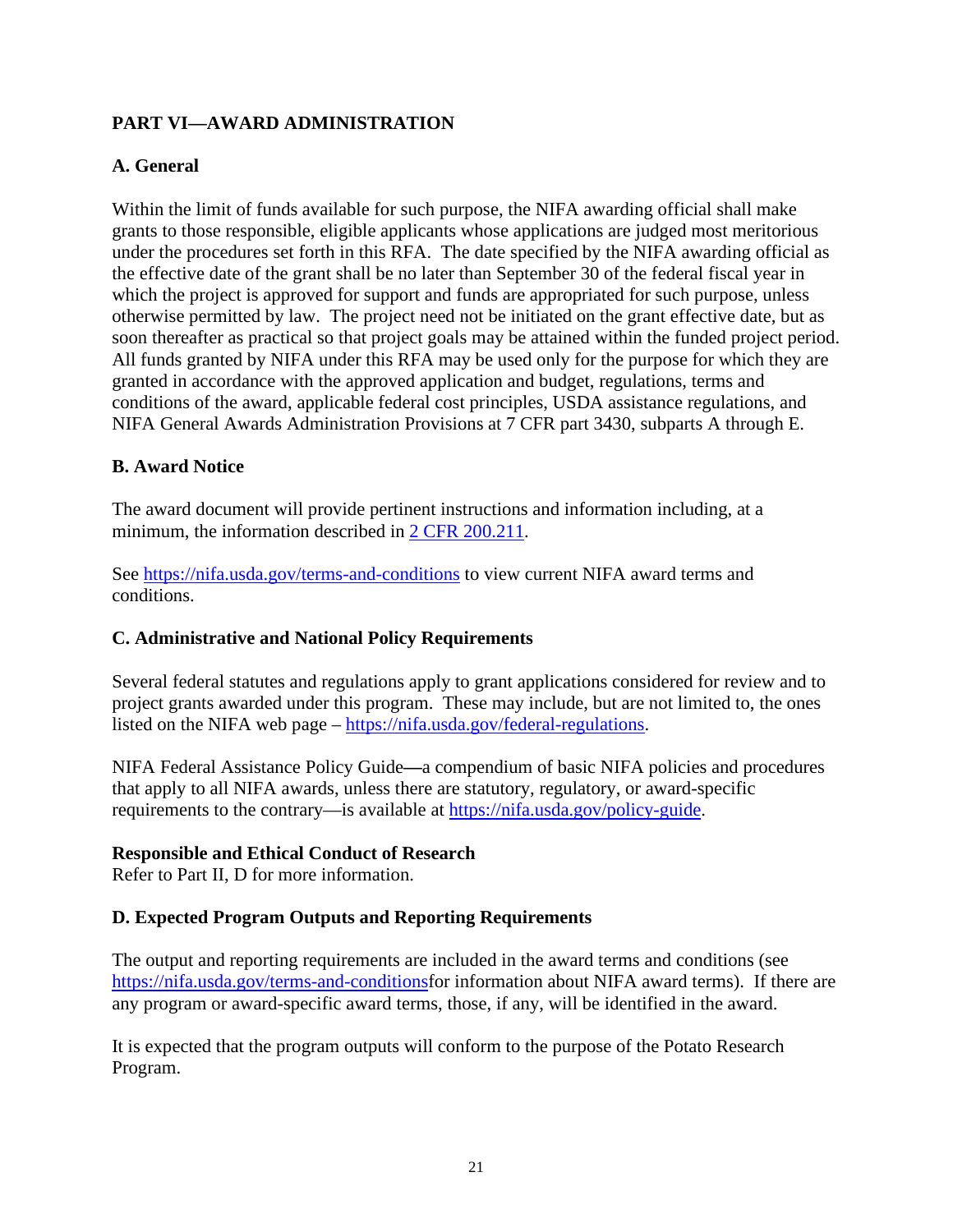The principal outputs will consist of new, superior performing potato varieties developed using classical, molecular, and biotechnology methods that are brought to the marketplace as fast as possible.

Information documenting the optimal use and benefits to utilizing these materials by production and supply chain users, and consumers.

Ancillary or supplemental outputs may include, but are not limited to improved classical, molecular, or biotechnology methods for increasing the efficiency of variety development; or, other improvements in bringing new superior performing varieties to growers and the marketplace.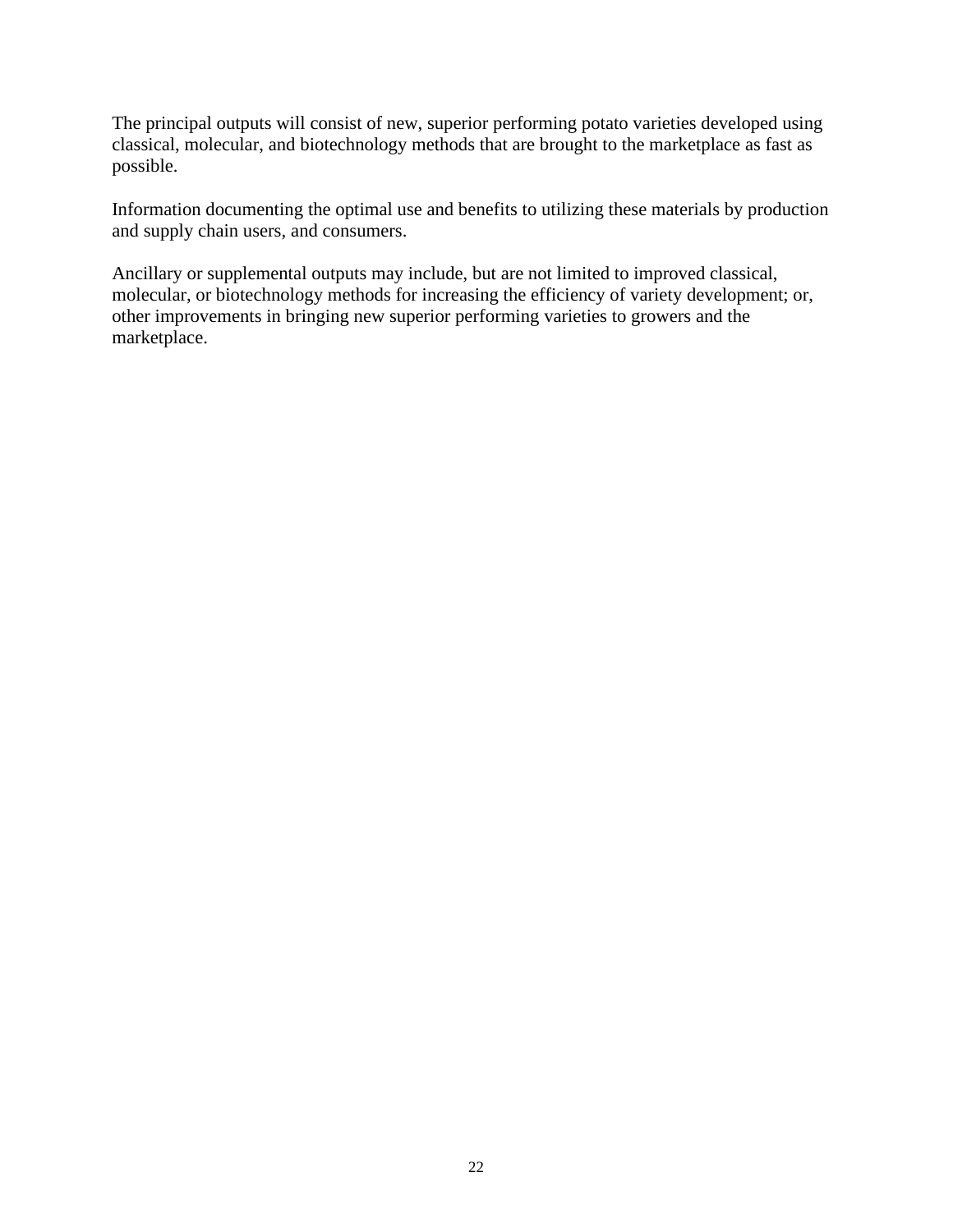# <span id="page-22-0"></span>**PART VII—AGENCY CONTACTS**

Applicants and other interested parties are encouraged to contact:

Programmatic Contact: Tom Bewick National Program Leader Institute of Food Production and Sustainability Division of Plant Systems - Production Phone: (202) 913-3052 Email: [tbewick@usda.gov](mailto:tbewick@usda.gov)

Alternate Programmatic Contacts: Megan O'Reilly Program Specialist Institute of Food Production and Sustainability Phone: (202) 445-5410 [Email:](mailto:Email) [megan.oreilly2@usda.gov](mailto:megan.oreilly2@usda.gov)

For administrative questions related to •Grants.gov, see Part IV of this RFA •Other RFA or application questions, please email [policy@usda.gov](mailto:policy@usda.gov) •Awards under this RFA, please email **awards@usda.gov** 

U.S. Postal Mailing Address: National Institute of Food and Agriculture U.S. Department of Agriculture P.O. Box 419205, MS 10000 Kansas City, MO 64141-6205

<span id="page-22-1"></span>Courier/Package Delivery Address: National Institute of Food and Agriculture United States Department of Agriculture 2312 East Bannister Road, MS 10000 Kansas City, MO 64141-3061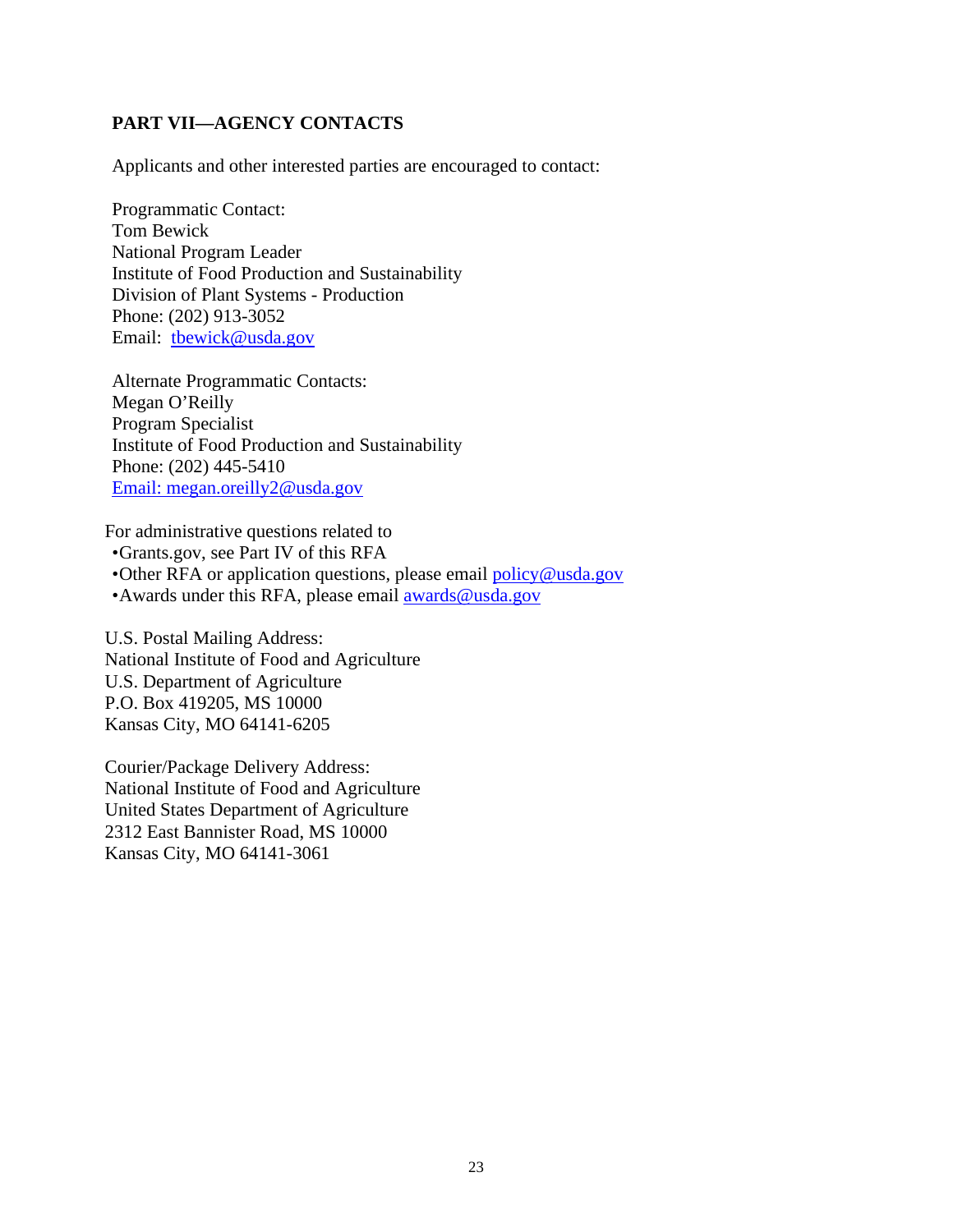# **PART VIII—OTHER INFORMATION**

## <span id="page-23-0"></span>**A. Use of Funds; Changes**

#### **1. Delegation of Fiscal Responsibility**

Unless the terms and conditions of the award state otherwise, awardees may not in whole or in part delegate or transfer to another person, institution, or organization the responsibility for use or expenditure of award funds.

#### **2. Changes in Budget or Project Plans**

In accordance with [2 CFR 200.308,](https://www.ecfr.gov/cgi-bin/text-idx?SID=3af89506559b05297e7d0334cb283e24&mc=true&node=se2.1.200_1308&rgn=div8) awardees must request prior approval from NIFA for the following program or budget-related reasons:

(i) Change in the scope or the objective of the project or program (even if there is no associated budget revision requiring prior written approval).

(ii) Change in a key person specified in the application or the federal award.

(iii) The disengagement from the project for more than three months, or a 25 percent reduction in time devoted to the project, by the approved project director or principal investigator.

(iv) The inclusion, unless waived by the federal awarding agency, of costs that require prior approval in accordance with 2 CFR 200 Subpart E—Cost Principles of this part or 45 CFR Part 75 Appendix IX, "Principles for Determining Costs Applicable to Research and Development under Awards and Contracts with Hospitals," or 48 CFR Part 31, "Contract Cost Principles and Procedures," as applicable.

(v) The transfer of funds budgeted for participant support costs as defined in §200.75 Participant support costs to other categories of expense.

(vi) Unless described in the application and funded in the approved federal awards, the sub-awarding, transferring or contracting out of any work under a federal award, including fixed amount sub-awards as described in §200.333 Fixed amount sub-awards. This provision does not apply to the acquisition of supplies, material, equipment, or general support services.

(vii) Changes in the approved cost-sharing or matching provided by the non-federal entity.

(viii) The need arises for additional federal funds to complete the project.

The awardee will be subject to the terms and conditions identified in the award. See <https://nifa.usda.gov/terms-and-conditions> for information about NIFA award terms.

# <span id="page-23-1"></span>**B. Confidential Aspects of Applications and Awards**

When an application results in an award, it becomes a part of the record of NIFA transactions, available to the public upon specific request. Information that the Secretary of Agriculture determines to be of a confidential, privileged, or proprietary nature will be held in confidence to the extent permitted by law. Therefore, any information that the applicant wishes to have considered as confidential, privileged, or proprietary should be clearly marked within the